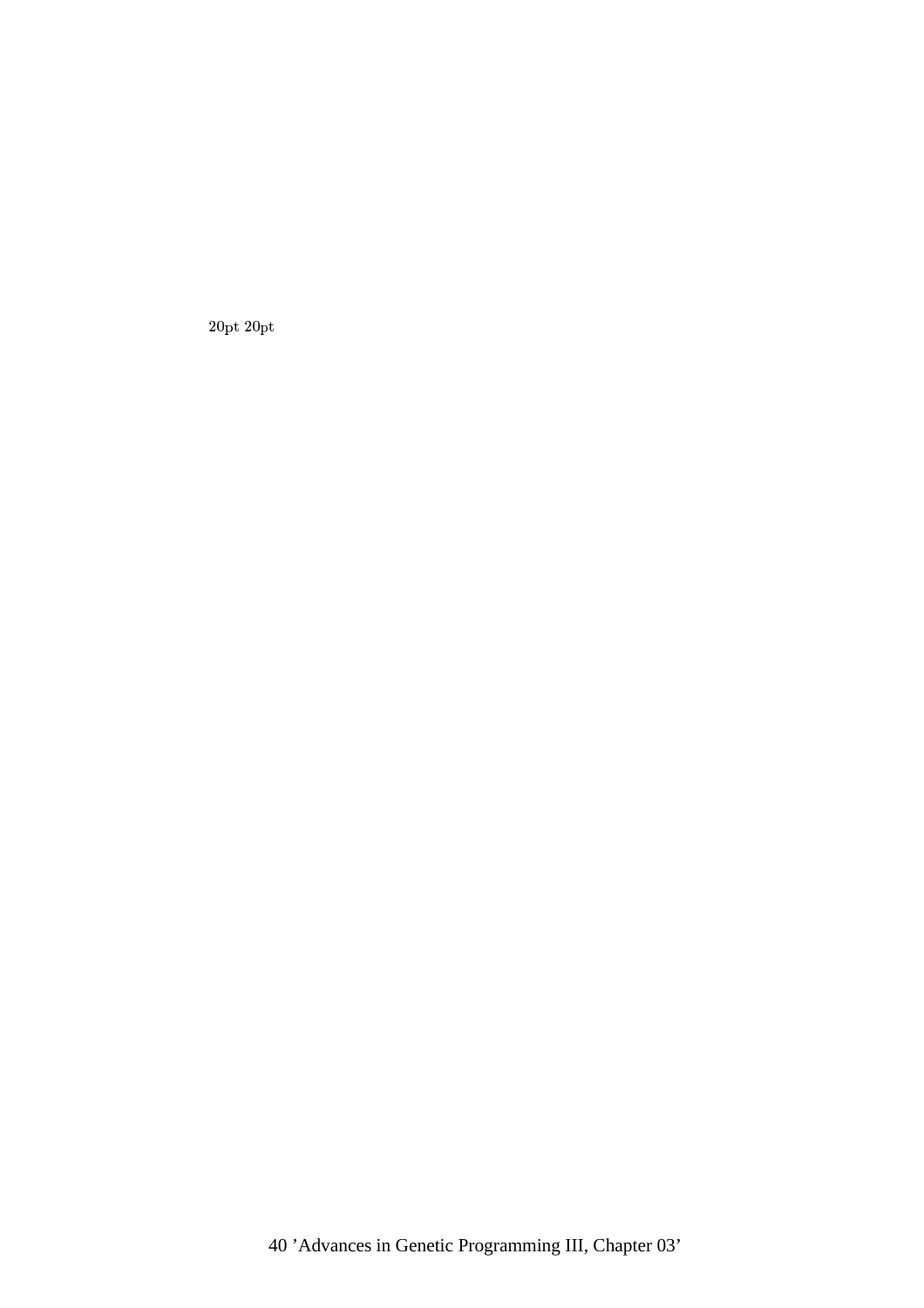#### **Robert E. Keller, Wolfgang Banzhaf, Jor¨ n Mehnen and Klaus Weinert**

Surface reconstruction is a hard key problem in the industrial core domain of computer-aided design (CAD) applications. A workpiece must be represented in some standard CAD object description format such that its representation can be efficiently used in a CAD process like redesign. To that end, a digitizing process represents the object surface as a weakly-structured discrete and digitized set of 3D points. Surface reconstruction attempts to transform this representation into an efficient CAD representation. Certain classic approaches produce inefficient reconstructions of surface areas that do not correspond to construction logic. Here, a new reconstruction principle along with empiric results is presented which yields logical and efficient representations. This principle is implemented as a Genetic-Programming/Evolution-Strategy-based software system.

### **3.1 Introduction**

Genetic programming (GP) [Banzhaf et al., 1998] is an evolutionary search process that generates structures of arbitrary shape and size. The most prominent special case of such a structure is the representation of an algorithm, for instance, as a computer program in a common language like C. The present contribution, however, focuses on GP as an apt tool for the evolution of representations of three-dimensional objects.

The aim of advanced **surface reconstruction (SR)** is the transformation of a physical object into a data representation that meets the high technological requirements of a construction engineer. Such a physical object may be a hand-modeled prototype of a machine part to be produced, and the corresponding data representation may be a computer-aided design (CAD) 3D representation. As an essential part of the associated production process, the engineer modifies this representation with a CAD system so that the resulting representation can be used to produce the corresponding physical object. A CAD system is typically used in mechanical engineering where a physical object, like a prototype of a forging die, often does not have a CAD representation. Especially, the physical object often lacks an exact geometrical representation as a CAD object. This is either because a corresponding CAD data base does not exist, or because the physical object has been changed manually in the course of the production process.

In order to obtain a CAD object, optical or tactile digitizing hardware can be used. For instance, a tactile sensor may systematically scan the physical object's surface. For a practically relevant physical object, a digitizing process generates several megabytes of weaklystructured discrete 3D point data at least. "Weakly-structured" means the 3D point data set does not allow for a trivial recognition of the represented physical object by an automated process.

Modern rapid-prototyping production processes, like high-speed cutting or stereotype lithography, accept surface- or volume-oriented CAD objects and manufacture the corresponding physical object. A surface-oriented CAD object is constructed by combining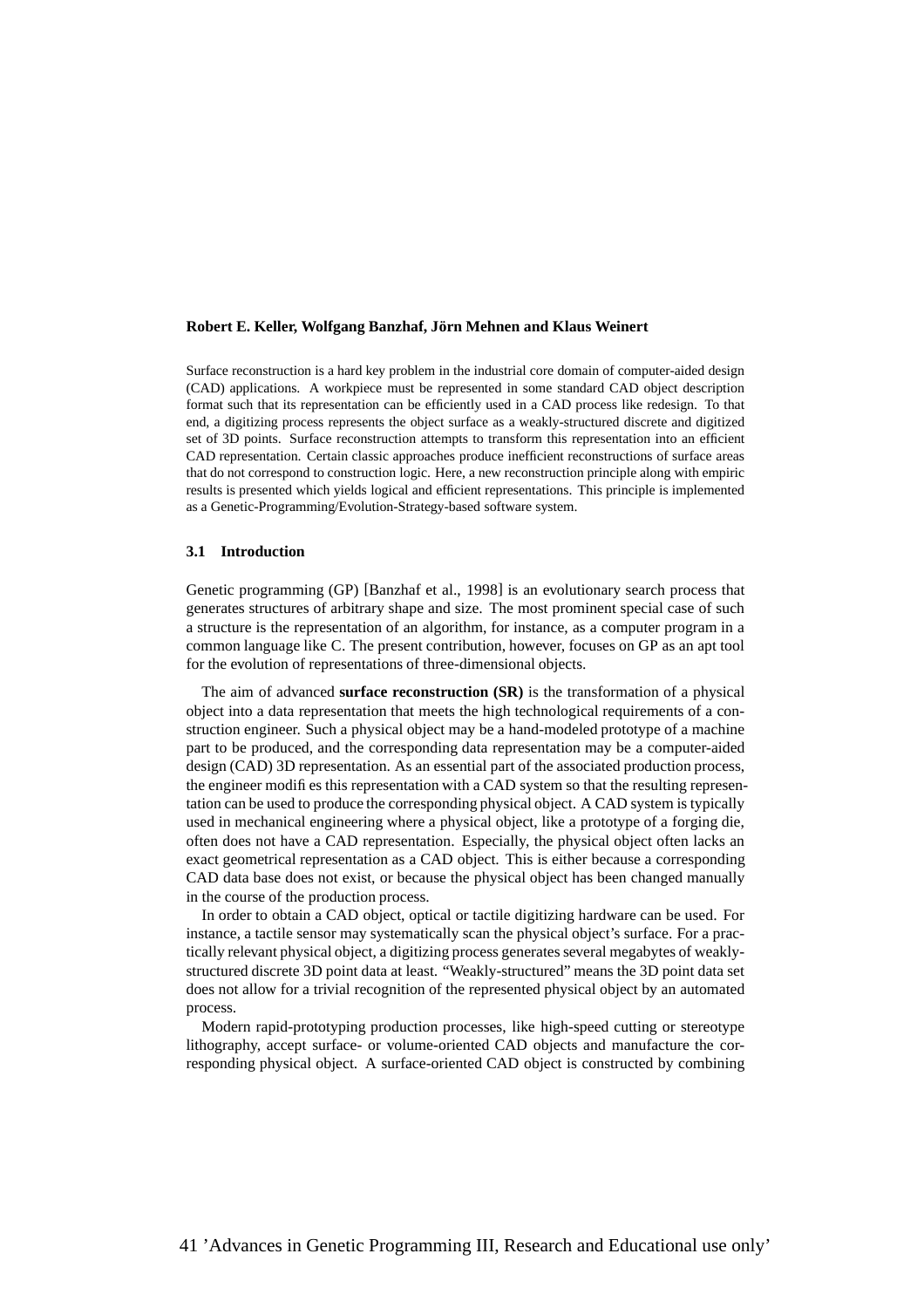CAD surfaces, like a saddle surface, while a volume-oriented object is constructed by combining CAD volumes, like a sphere. Accordingly, there are surface- or volume-oriented CAD systems and hybrid systems used by a construction engineer for operating on such CAD objects. Many CAD objects mainly consist of primitive CAD objects like spheres, cylinders, cuboids or tori. Thus, a CAD system provides corresponding object libraries and supports the manipulation of such objects.

A prominent class of volume-oriented CAD systems employs **constructive solid geometry (CSG)**. The CSG principle is to construct complex CAD objects from primitive objects. The resulting CSG objects represent physical, that is solid, objects. Curved surfaces, like certain parts of car bodies, are typically represented by triangulations, that is a surface approximation by plane triangles. Another well-known representation uses non-uniform rational B-splines (NURBS), which are especially apt for the construction of a smooth curved surface by smoothly joining curved surfaces [Piegl and Tiller, 1997]. NURBS have become the *de facto* standard for smooth-surface representations in the CAD world. They are a powerful tool for geometric design tasks, because they are fast to calculate, numerically stable and allow a rather intuitive use.

Surface reconstruction, that is the automatic construction of a CAD object from data, is a hard and industrially relevant problem. The task being considered in this chapter is the reconstruction from a given 3D point data set. The problem core is that, in  $\mathbb{R}^3$ , any given set represents infinitely many different *geometrical* surfaces, that is those and only those surfaces that have the set in common. However, the data set represents only one *physical*surface, which is the surface of that physical object from which a digitizing process generated the data set.

Thus, a surface-reconstruction system must reconstruct a CAD object that approximates the physical object. This corresponds to the task of recognizing a physical object in a 3D point set, which is a special case of pattern recognition. The system must perform this task such that a construction engineer can start working with the resulting CAD object without being forced to introduce an expensive manual modification to the representation. Pattern recognition problems are classically covered by artificial intelligence and machine learning. Here, a new and evolutionary approach using a genetic programming/evolution strategy (ES) hybrid is used to reconstruct a CSG object from a non-empty discrete 3D point data set. The approach is represented as the software system SURREAL (Surface Reconstruction by Evolutionary Algorithms).

#### **3.2 Classic context**

### **3.2.1 Digitizing and preprocessing**

A digitizing process generates a point-data set, which can be imagined as a point cloud, from a physical-object surface for use by a CAD system. Usually, such a cloud has too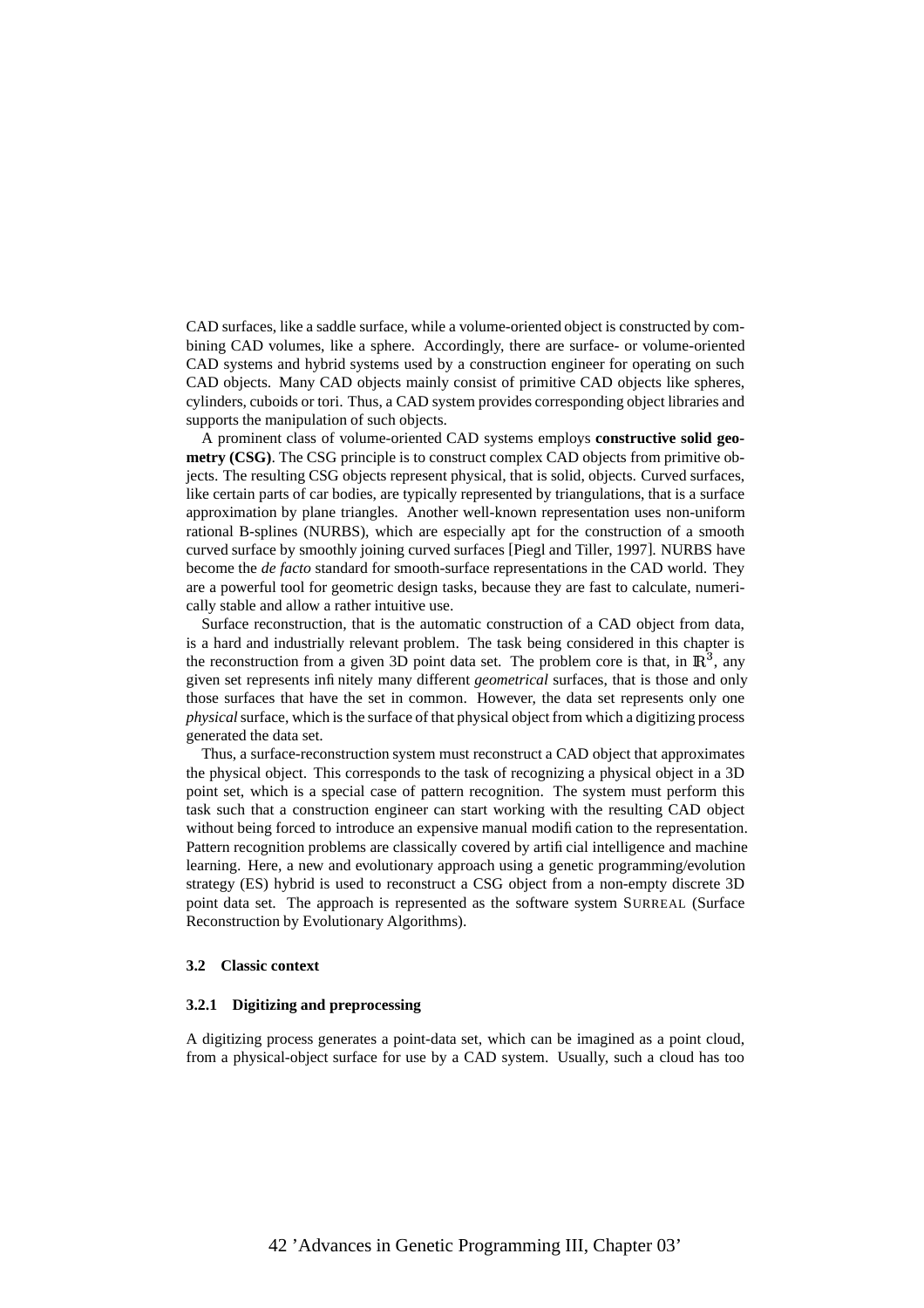many points and is too weakly topologically structured for efficient handling by a CAD system. Thus, preprocessing, like data reduction by chordal deviation [Friedhoff, 1996], depth-pass filtering[Müller and Mencl, 1997], or mesh optimization [Hoppe et al., 1993], is needed. The preprocessed point cloud represents an *approximated* physical-object surface. Preprocessing generates topological information relevant to surface reconstruction. This information has to be calculated only once due to the static nature of the point cloud. Topological information includes normal vectors and Gaussian curvatures which will be explained in section 3.2.2.

Surface reconstruction consists of two key tasks. The first task is to obtain topological information from the preprocessed point cloud by analytic methods. The second task is to construct an *approximating* geometrical surface, that is a surface that approximates the physical surface, from this point cloud by use of the topological information. Typically, a surface-reconstruction method assumes digitizing and preprocessing are topologypreserving, that is the approximated physical surface has a topology close to that of the physical surface. Note that, subsequently, the approximated physical surface will be identified with the physical surface since the former is the best available computer-accessible representation of the latter.

# **3.2.2 Gridded representation and topological information**

A classic surface-reconstruction method uses the idea of constructing an approximating surface with a usually very large number of plane pieces. Triangulation, for instance, yields an approximating surface consisting of triangles as plane pieces. In this context, an intuitive idea of smoothness of the approximating surface is used: the surface is considered "smooth" in a certain area if the angles between the area's plane pieces are not "too wide". The formalized search for a smooth triangulation of a point cloud is hard. Different methods yielding smooth triangulations can be found in [Müller and Mencl, 1997; Weinert et al., 1997a; Schumaker, 1993; Weinert et al., 1997b].

There are several topological properties of a surface that may be used by an advanced classic surface-reconstruction method. In order to determine the peculiar properties of a given surface, a gridded triangulation may be calculated from a smooth triangulation. A triangulation is called "gridded" if and only if the triangle corners are in the normal vectors of the points of a uniform 2D grid. An instance of a gridded triangulation is shown in figure 3.1.

The grid represents a physical plane area on which the physical object rests during the digitizing process. A grid point represents a point that is aimed at by a sensor, like a pin of a tactile digitizing hardware. The sensor aims at this grid point along a vector that is orthogonal to the plane area. For a gridded triangulation, the indicated topological properties can be easier determined than for a non-gridded triangulation. Two examples of such properties are a "normal vector" and "Gaussian curvature".

A *normal vector* in a surface point is orthogonal to the surface. Since the approximating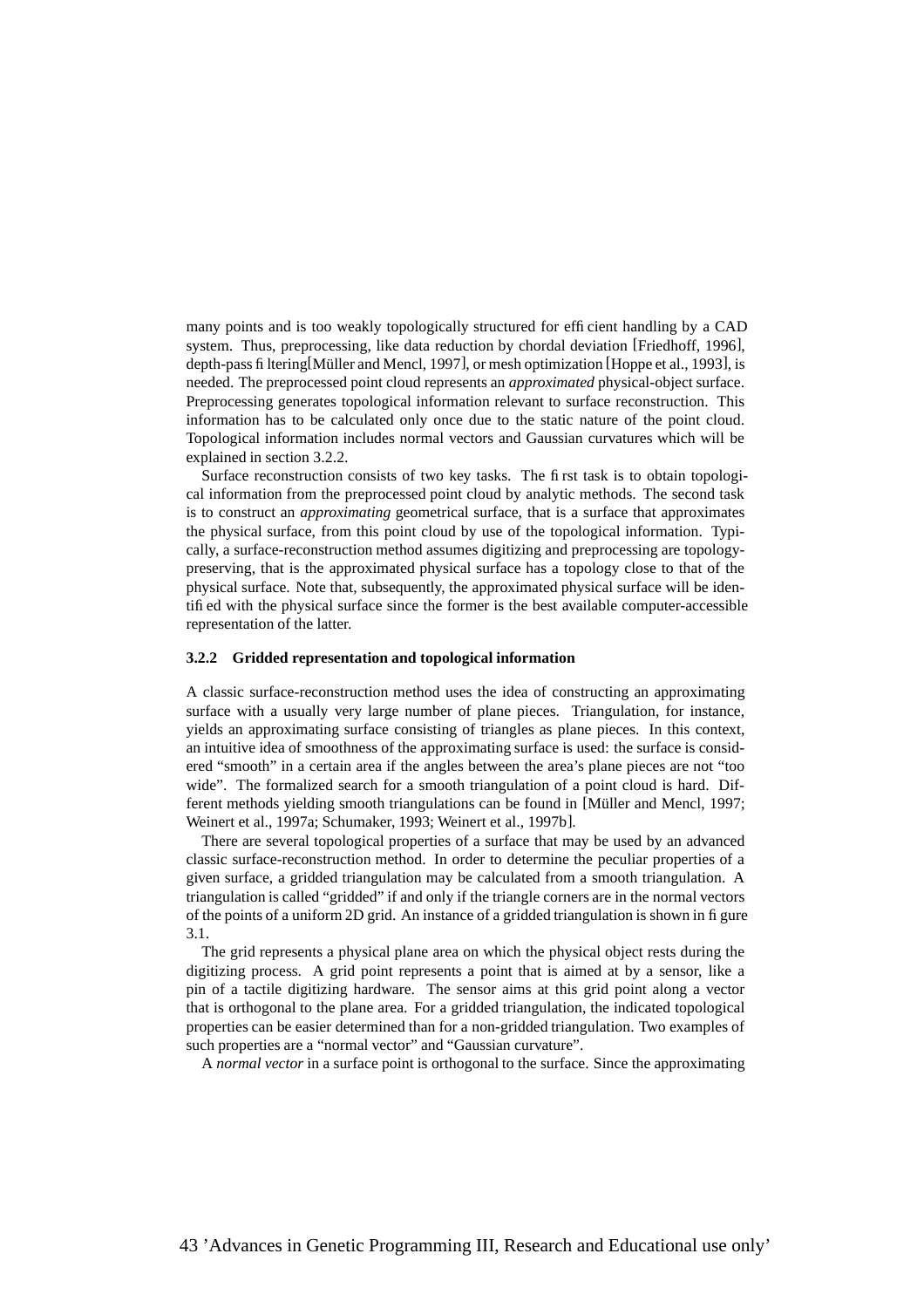



Gridded triangulation of a curved surface. Dotted lines represent normal vectors from uniform grid cross points to corresponding triangle corner points.

geometrical surface differs from the approximated physical surface, the normal vector in a point of the approximating geometrical surface must be approximated itself. This approximation can be done, for instance, by help of differential geometrical considerations [Suk and Bhandarkar, 1992] or simulation [Weinert et al., 1998].

The *Gaussian curvature*  $K(p) \in \mathbb{R}$  at any point p on a surface S classifies the curvature of  $S$  in  $p$  [Gray, 1993]. Put vividly, the value says how strong the curvature is and whether it is convex, concave or saddle-like.  $K(p)$  is the product of the smallest and largest normal curvatures in point p. In order to calculate the normal curvatures in p,  $S$  is intersected by the normal planes in  $p$ . The situation is shown in figure 3.2. One instance  $e$  of the infinitely many normal planes in  $p$  is given. The curvature of the 2D curve resulting from the intersection is called "normal curvature in  $p$ ". The product of the smallest and the largest normal curvature in  $p$  can be positive (convex or concave surface), negative (saddle surface), or zero (plane surface).

Thus, considering an  $n \times m$  grid, the result of the first key task can be represented as an  $m \times m$  matrix of vectors  $s_{n,m} \in \mathbb{R}^{3+3+1}$ .  $s_{n,m}$  consists of three subvectors: the coordinate vector  $c \in \mathbb{R}^3$  of  $p_{n,m}$  which represents a physical surface point over the grid point n.m; the normal vector  $n \in \mathbb{R}^3$  in  $p_{n,m}$ ; the physical-object surface's Gaussian curvature in  $p_{n.m}.$ 

The topological information is used by a typical classic surface-reconstruction method. It is also used by the evolutionary approach that will be presented next.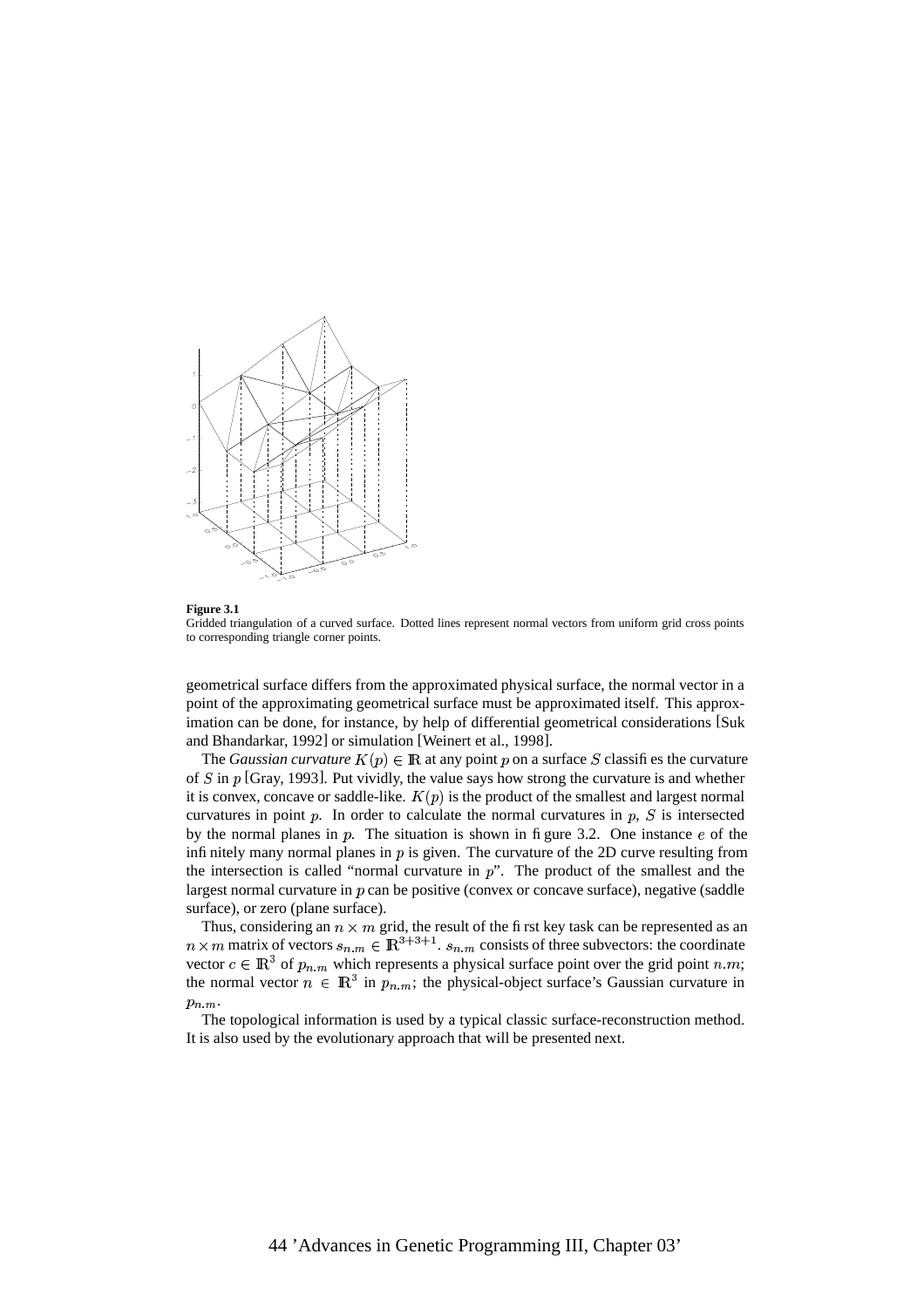

**Figure 3.2** A normal plane e with normal vector n intersects saddle surface S, given by function  $f(x, y) = x^2 - y^2$ , at  $p=(0,0,0).$ 

# **3.3** SURREAL**– a Genetic programming/Evolution strategy hybrid**

An *evolution strategy* is an evolutionary algorithm introduced by Rechenberg and Schwefel in the 1960s [Rechenberg, 1994; Schwefel, 1995]. Its original form and modern variants are powerful tools for solving hard parameter optimization problems as they are ubiquitous in engineering domains.

## **3.3.1 The approach**

A CAD system supports one or more internationally standardized formats for CAD-data exchange, like STEP, VDA-FS, or IGES [Reed et al., 1991]. A geometrical surface can be represented as a *CAD expression* that obeys one of these formats, while the expression represents an algorithm that constructs the surface. The basic idea of SURREAL is to have genetic programming evolve a CAD expression for a given preprocessed point cloud such that the expression represents the physical surface that underlies the cloud. A significant advantage over classic approaches is that curved physical-surface parts can be approximated by curved geometrical surface parts instead of plane geometrical surface pieces like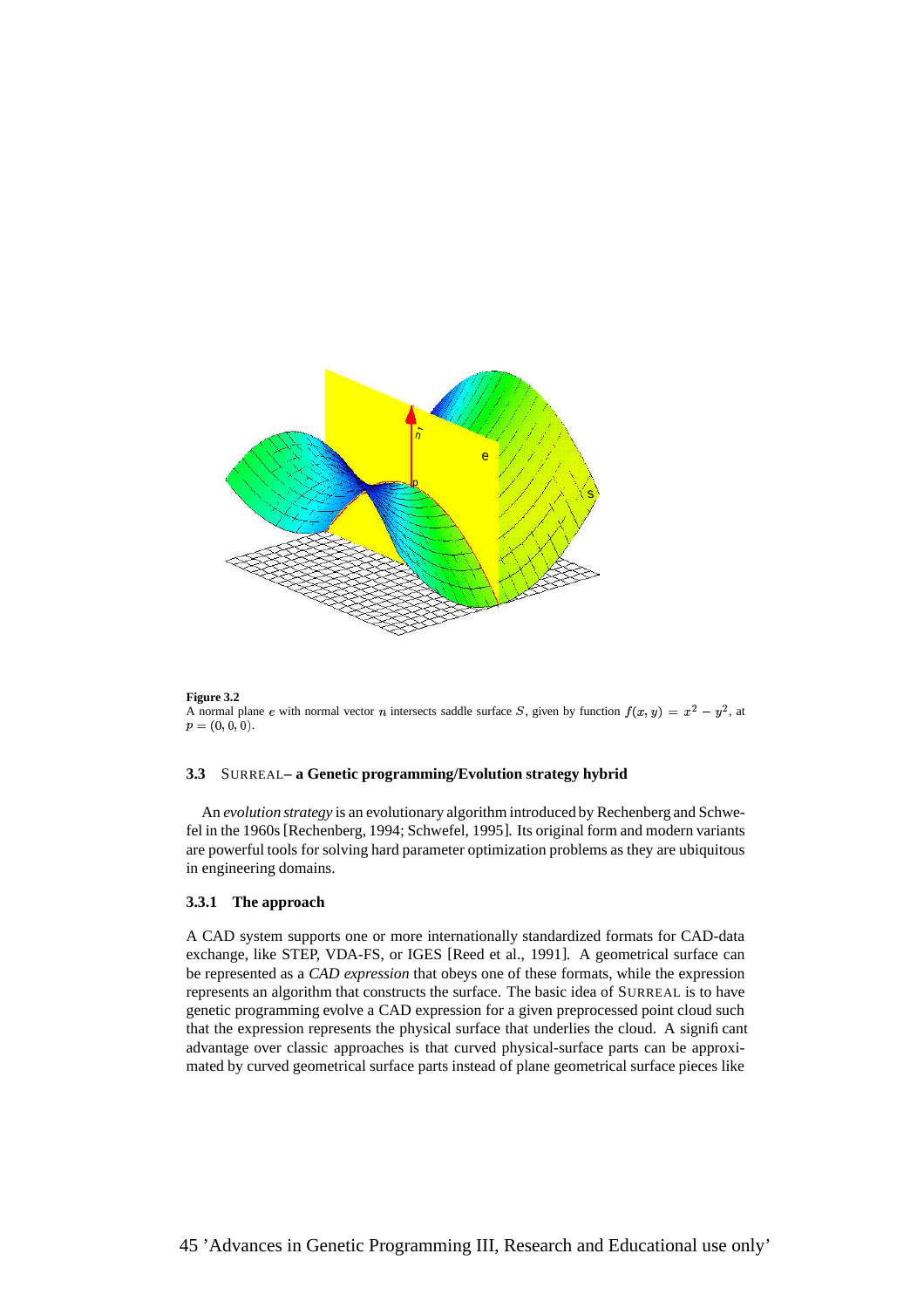triangles. This is an important feature since a curved physical-surface part, like the surface of a tube, is frequently used in an industrial production process. Approximating such a part by plane pieces is very inefficient in terms of computing resources. Also, approximating curved physical parts by curved geometrical parts may yield a better approximation. Finally, the resulting approximation looks more natural than a plane-piece approximation that often has a "jagged" appearance.

# **3.3.2 Overview**

When designing an evolutionary algorithm, the following major issues must be dealt with:

- algorithmic structure (generational vs. steady-state model, etc.)
- a problem-specific genetic representation of an individual

 a quality measure, implemented as a fitness function, applicable to each evolvable individual

 a search operator set including creation operator(s) and variation operators like mutation and recombination

- a selection of individuals as operands for the genetic operators
- a selection of individuals as members of the next generation

 parameters like maximal run time, maximal leaf number, population size, operator execution probabilities, etc.

These issues will be discussed subsequently with respect to SURREAL. Especially, parameters will be introduced along with the description of the SURREAL parts they control.

#### **3.3.3 Algorithmic structure**

The algorithmic structure is a GP/ES hybrid. After creation of a population with fixed population size  $\mu > 0$ , a generational-cycle model takes over. A parental generation is transformed into an offspring generation of  $\lambda$  individuals by application of variation and reproduction. After the generation of an offspring generation has been completed, a selection method selects  $\mu$  individuals from the offspring generation into the next parental generation. Then, the cycle restarts and continues until a user-defined fitness value is scored by an individual or the user terminates the run.

Mutation and recombination are tagged with particular execution probabilities  $m, r$  by the user, so that, for instance, recombination will be applied with 0.3 probability as next variation. The sum of all execution probabilities must equal  $1$ , so that the reproductionexecution probability is computed by SURREAL as  $1 - m - r$ .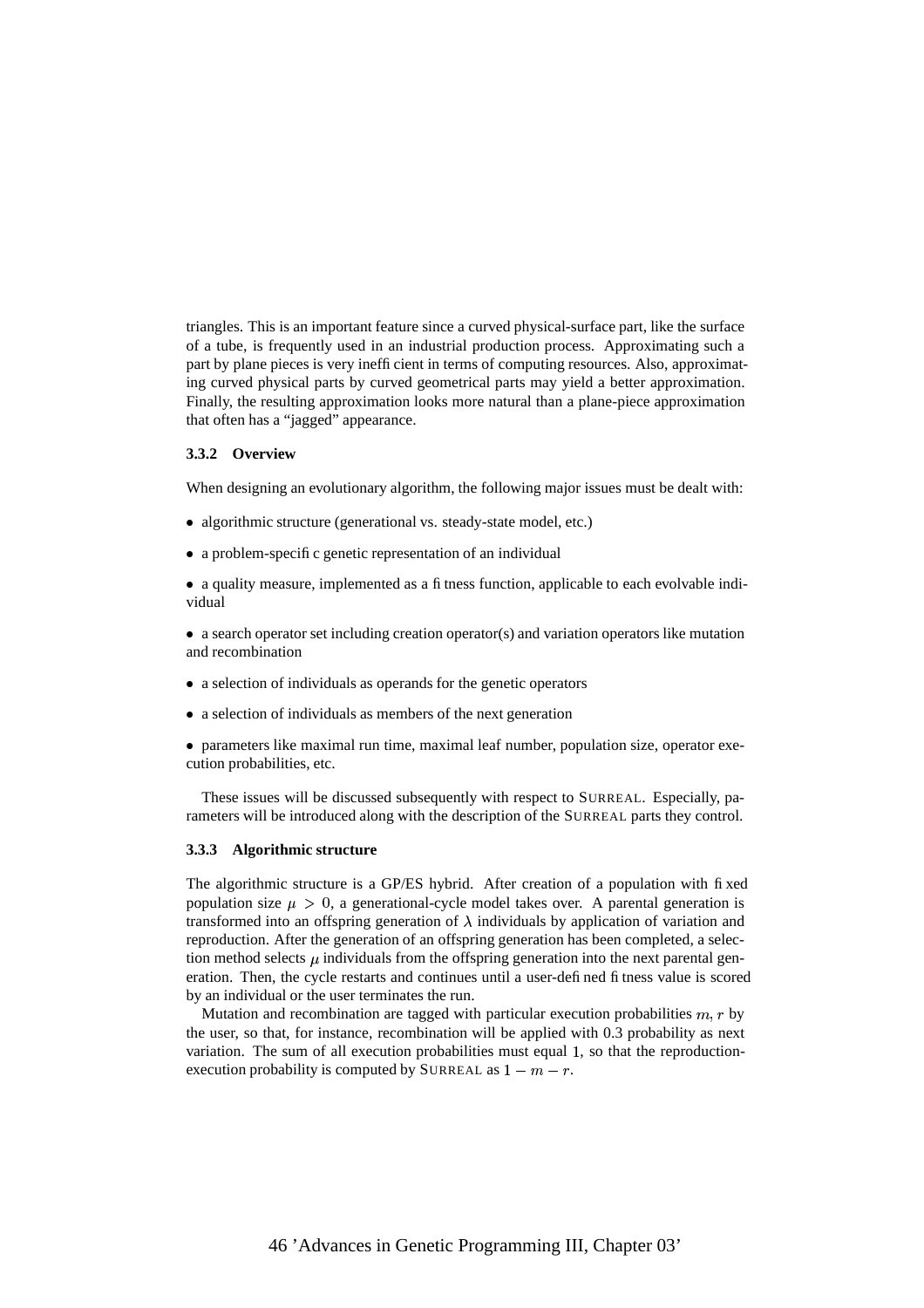#### **3.3.4 Genetic representation**

#### **3.3.4.1 Constructive solid geometry**

The CAD construction of an object is realized either via line- orsurface- or volume-oriented (3D) construction methods. A 3D-CAD system has some advantages in comparison to a surface-oriented CAD system. For instance, a 3D-CAD system gives a realistic visual representation of a physical object, which is a major reason why an increasing acceptance of 3D-CAD systems can be expected.*Constructive solid geometry* (CSG) is a prominent object-construction method used by several 3D-CAD systems. A *CSG object* is either a *CSG primitive*, like a cube, or it is a *CSG complex* which is represented as a *CSG sequence* of *construction operators* and CSG objects. Addition, subtraction, and intersection of CSG objects are typical construction operators. A CSG primitive is characterized by its parameters like size, position, and orientation.

A CSG sequence is a word from a context-free language. For instance, the simplified CSG sequence "sphere  $\cup$  sphere" represents the left CSG complex in figure 3.3, obtained by joining spheres. Actually, a real-world CSG sequence as it is used by a CAD system contains parameters like the sphere's radius and center position. A CSG sequence can be represented as a hierarchical structure, that is a CSG tree, which corresponds to an infix expression. For instance, the infix expression "cube  $\cup$  sphere" can be represented as a tree with a U-labeled root node that has one cube-labeled and one sphere-labeled child node.

Note that, for each CSG object, there is an infinite number of representing CSG trees, which means the CSG-object representation is not unique. For instance, a sphere can be represented as "sphere", "sphere  $\cup$  sphere", "sphere  $\cup$  sphere  $\cup$  sphere", etc., with all spheres having the same radius and position.

#### **3.3.4.2 Terminal and function set**

SURREAL's terminal set contains the CSG primitives "box", "sphere" and "quadric". A quadric is a generic geometric object that can be instantiated as, for instance, a cone or a cylinder. As a special case of a finite quadric, the terminal set contains a cylinder. Other stereometrical primitives like a torus, an obelisc, barrel-shaped bodies, and primitives with non-trivial topologies can be included into the terminal set, if desired. The function set contains the binary construction operators "union", "subtraction", and "intersection".

An example of three CSG complexes can be seen in figure 3.3.

# **3.3.4.3 Search space**

Due to the genetic representation, the search space is the set of all CSG trees with a userdefined maximal leaf number  $c$ . SURREAL does not evolve trees with more leaves, that is CSG primitives. The user must set  $c$  such that a SURREAL run does not exhaust the available memory.

Note that the CSG-based genetic representation ensures that each CSG object can be represented as an individual. This again ensures that almost any practically relevant physical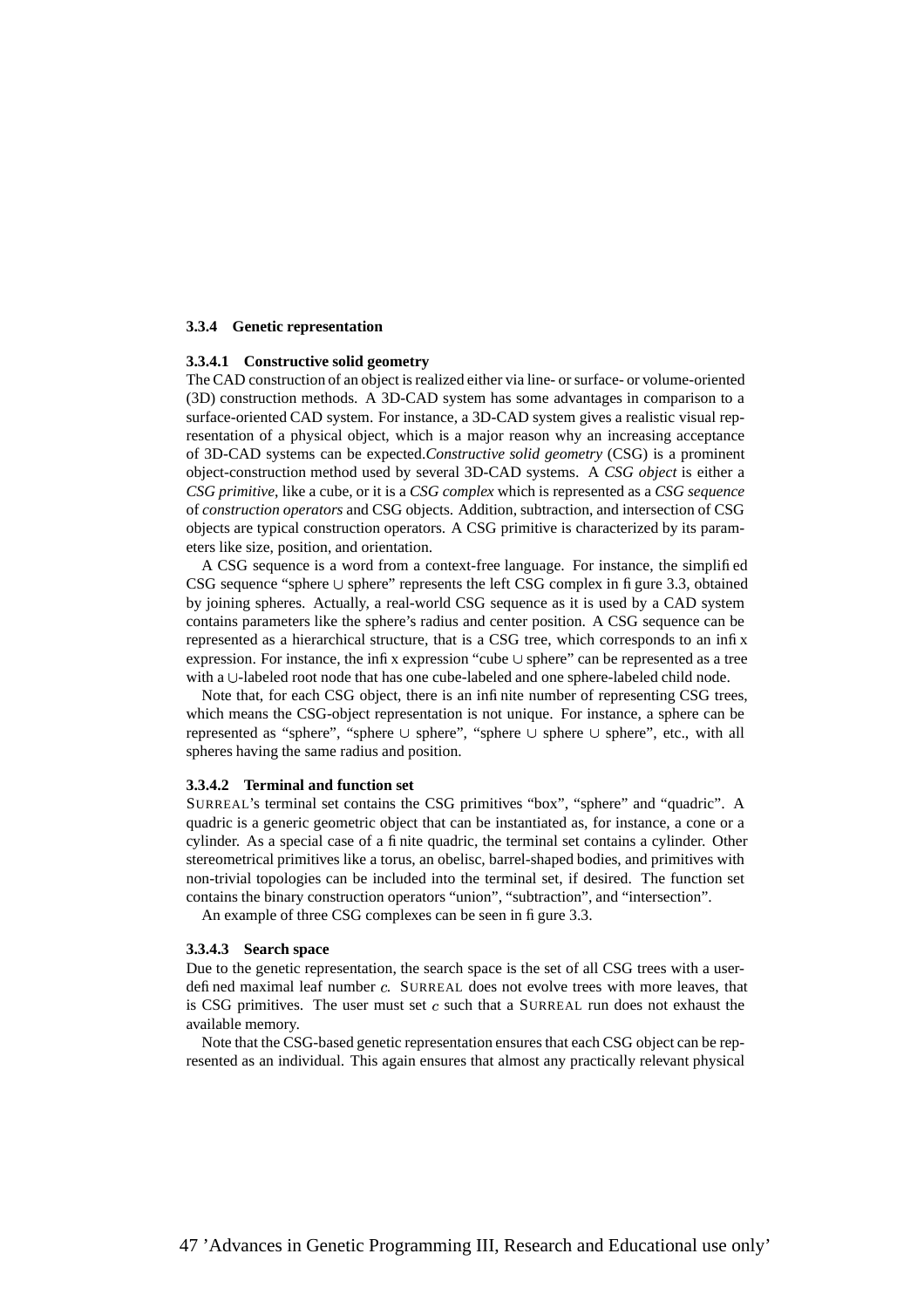

**Figure 3.3** Union, intersection, and subtraction of two spheres

object can be represented as an individual, since CSG has been designed for the representation of such physical objects. Note also that an arbitrary search space point (a CSG tree) can be generated by an apt sequence of variation operators. This ensures that, in principle, every potential solution can be found by the search process, no matter where in space the search starts. Finally, the genetic representation of an individual can be transformed by a tree traversal into a CSG sequence which can be directly processed by a corresponding CAD system.

# **3.3.5 Quality measure**

Surface reconstruction is an instance of a multi-criterion optimization problem. In the context of surface reconstruction, one obvious optimization criterion is the quality of the approximation of a physical object by a corresponding CSG object resulting from the reconstruction. Another criterion is the parsimony of the CSG tree that represents the approximating CSG object. Since the CSG-object representation is not unique, CSG trees of vastly different sizes represent the same CSG object. In order to save CAD system resources, the representing CSG tree should be small.

Further optimization criteria are related to topological properties of the CSG object and will be explained next. The quality measure is a combination of all optimization criteria, and it is used to assess the overall quality of an individual. It is implemented as a fitness function used by SURREAL. An instance of such a function is shown in section 3.4.2.

# **3.3.5.1 Distance criterion DELTA**

This criterion represents the idea that a well-approximating CSG-object surface should contain the points from the preprocessed point cloud. Subsequently, a  $z$ -value of a cloud point is the point's height over the corresponding grid point. If this value is greater or equal to a digitizing-hardware-dependent  $\epsilon > 0$ , this means the digitizing process detected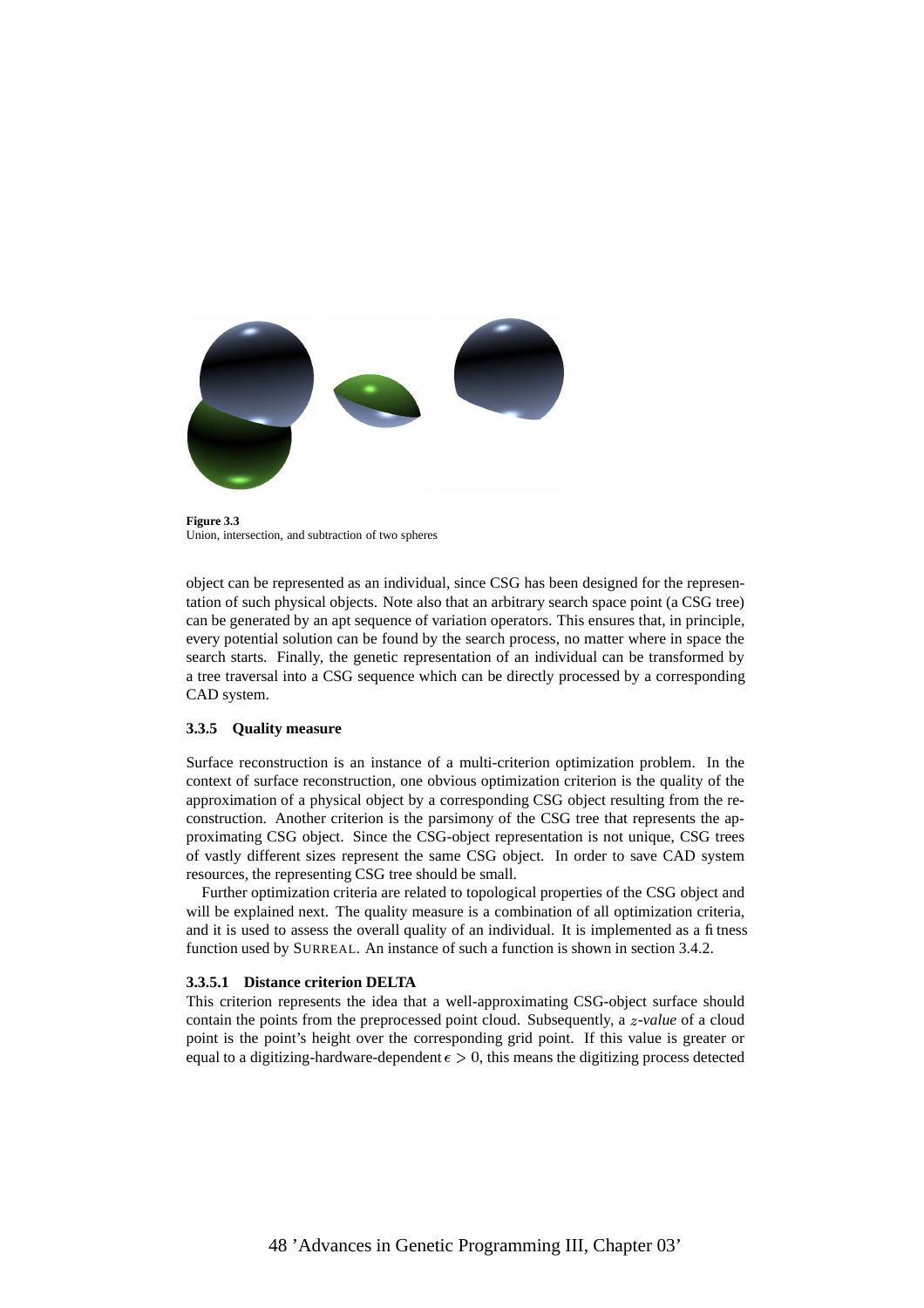a physical-object surface over that grid point. A *vanishing*  $z$ -value  $0 \le z < \epsilon$  means the digitizing process detected no physical-object surface over that point.

The concept of a vanishing value must be introduced due to the unavoidable imprecision of the physical measuring a digitizing process must perform. For instance, the surface of the table on which a physical object rests during digitizing may have a small unevenness. If this unevenness is digitized, the resulting 3D point data represent noise since the unevenness is not part of the physical object. However, if one sets  $\epsilon$  high enough with respect to table imperfections and low enough with respect to the physical object, only the physical object will be digitized.

The distance criterion is realized via the sum  $\sigma$  over all grid points of the differences between a physical-object surface point's  $z$ -value and the corresponding CSG-object-surface point's z-value. Thus, the time complexity of the computation of DELTA is linear in the number of all  $n \cdot m$  grid points. The result is normalized to the interval  $0 < x < 1$  by use of

$$
DELTA := (\sigma + 1)^{-1}.
$$

Thus, a perfect CSG object results in  $DELTA = 1$  since, in this case,  $\sigma$  equals zero.

Note two special cases that come into existence because not each grid point is necessarily covered by a CSG-object. A grid point with no corresponding CSG-object surface point and a vanishing  $z$ -value means SURREAL models the situation in this grid point correctly: no physical-object surface – no CSG-object surface. A grid point with a non-vanishing  $z$ value and no corresponding CSG-object surface point means the situation has not yet been modeled correctly: a physical-object surface – no CSG-object surface. Thus, the error in this grid point, represented as an addend of  $\sigma$ , equals the *z*-value.

#### **3.3.5.2 Angle criterion ABN**

This criterion represents the idea that the CSG-object surface should have the same spatial orientation as the physical-object surface. It is realized by taking into consideration the normal vectors of the CSG-object surface points and of the physical-object surface points over all grid points. The physical-object normal vectors have to be computed only once at the beginning of a SURREAL run since the physical-object representation (the preprocessed point cloud) is constant. The criterion is realized as a normalized sum over all grid points. The time complexity of the computation of ABN is linear in the number of all  $n \cdot m$  grid points.

An addend of the normalized sum is the absolute cosine value of the angle  $\alpha_i$  between the CSG-object normal vector and the physical-object normal vector over the same grid point.

$$
ABN = \frac{1}{n \cdot m} \sum_{i=1}^{n \cdot m} |cos \alpha_i|.
$$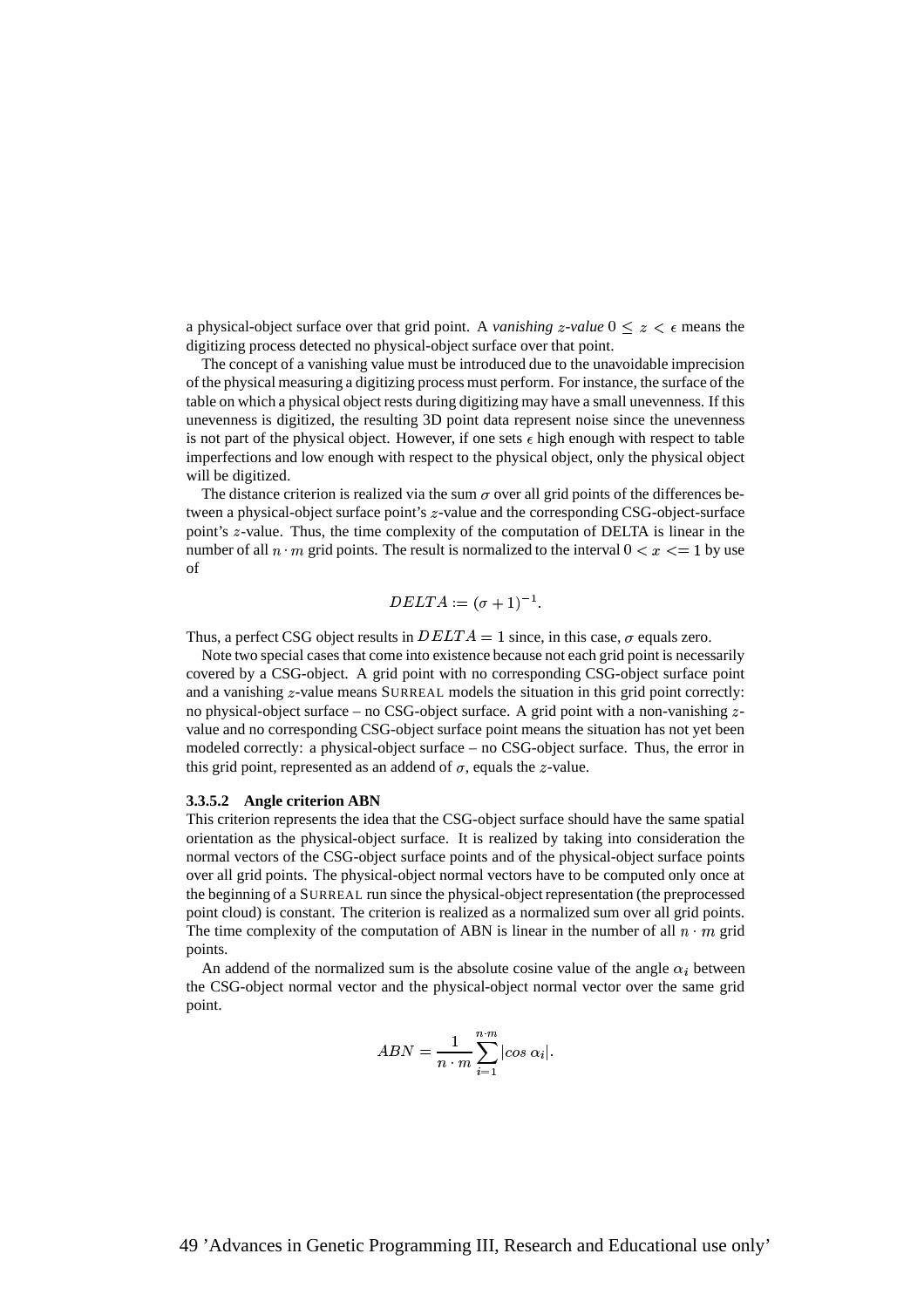The cosine for each normal-vector pair yields "one" for parallel normal vectors and zero for orthogonal normal vectors, which implies that ABN is in  $[0, 1]$  and a perfect CSG object has ABN value "one".

# **3.3.5.3 Curvature-type criterion CTYPE**

A Gaussian curvature type (section 3.2.2) classifies a surface point as belonging to a plane, convex, concave or saddle surface. The curvature types are calculated by preprocessing (section 3.2.1) before the evolutionary algorithm starts. The CTYPE criterion representsthe idea that, in corresponding points, the CSG-object surface should have the same curvature type as the physical-object surface.

The purpose of CTYPE is to guide the selection of an apt CSG-primitive for the approximation of a certain physical-object surface area such that primitive and area have identical curvature types. CTYPE is defined as the sum over all grid points of type matches, rated as "one", and mismatches, rated as "zero", divided by the number of grid points. Thus, CTYPE is in  $[0, 1]$ , and a perfect CSG object has CTYPE value "one", since each grid point represents a type match. The time complexity of the computation of CTYPE is linear in the number of all  $n \cdot m$  grid points.

# **3.3.5.4 Primitive-number criterion PRIM**

Evolution may lead to the generation of a CSG object that consists of a huge number of primitives  $\phi$ . Such an object is inefficient in terms of computing resources, since each data representation of a primitive must be stored. Moreover, a CAD system must draw each primitive when drawing the CSG object, and redraw whenever the construction engineer moves or rotates the object on-screen. The more realistic a CSG object appears on screen by application of visual rendering algorithms, like ray tracing, and the higher  $\phi$  is, the more CPU intense the redrawing gets. Even with powerful graphics hardware support, the delay due to redrawing may become annoyingly long.

Thus, the parsimony criterion PRIM is needed in order to guide the search process to small individuals. PRIM is defined as

$$
PRIM:=1-\frac{\phi}{c},
$$

where  $\phi \leq c \leq n \cdot m, c \in \mathbb{N}$ . c has been introduced in section 3.3.4.3.  $0 \leq PRIM \leq$  $1-1/c$  holds, and a perfect CSG object has  $1-1/c$  as PRIM value. c should be set as high as the maximum number of leaves expected necessary to build an acceptable CSG object.

#### **3.3.6 Variation**

#### **3.3.6.1 Mutation**

A single mutation of an individual has exactly one of the following types: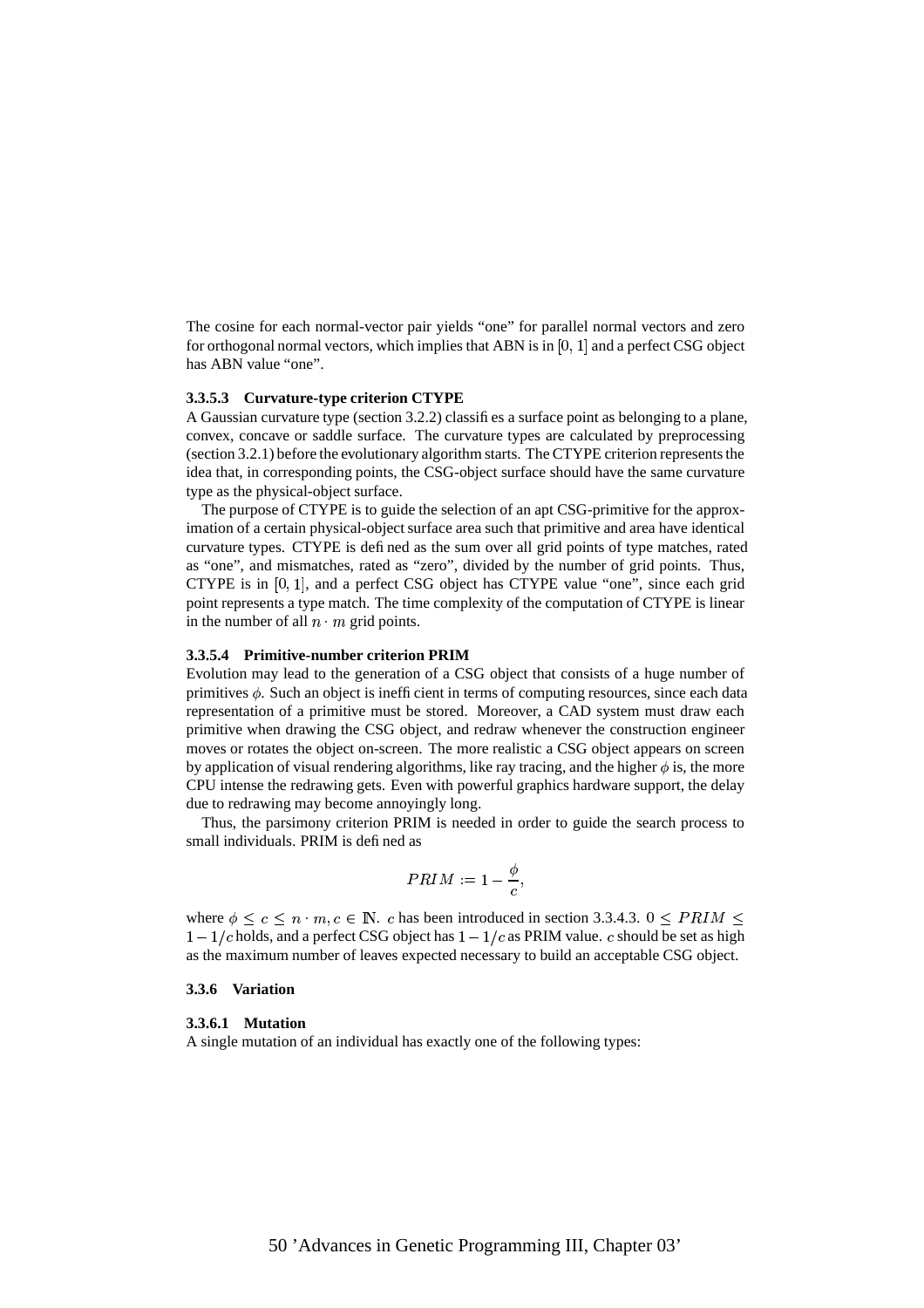**primitive** It random-selects a CSG primitive (CSG tree leaf) and then randomly modifies one parameter, that is either position or size or orientation, with normal distribution for small modifications. Its objective is to tune the evolved geometric surface with many smaller and few bigger changes.

 **construction** It replaces a random-selected construction operator (inner node of a CSG tree), like intersection, by another random-selected construction operator. This mutation type usually introduces a major phenotypic change as can be seen in figure 3.3. The objective is to introduce several topologically qualitatively different phenotypes by repeated application to different individuals in the course of evolution. This, hopefully, generates a phenotype that captures the characteristics of the physical object to be approximated, so that the corresponding genotype may then be tuned.

 **replacing** It replaces a random-selected CSG primitive by another random-selected primitive. Its objective is to tune the evolved geometric surface by exchanging subareas. The parameter settings of the introduced primitives are defined by standard settings.

• insertion It replaces a randomly selected CSG primitive by a randomly generated CSG tree which consists of two nodes at least. Its objective is to introduce a significant change of the phenotypic shape. Especially, this operator is imperative for introducing CSG complexes into the population, since creation, as will be discussed later, only generates primitives.

**deletion** It deletes a random-selected non-trivial subtree that is not the entire individual. Its objective is identical to the insertion objective and it counteracts the genotypic size increase introduced by insertion, thus supporting the evolution of parsimonious individuals.

The mutation-execution probability is controlled by use of an adjustment function that exponentially decreases the user-defined initial value over run time. The decreasing occurs in order to have the search process "home in" on an acceptable local optimum. If mutation is to be the next variation, one of the five presented mutation types is selected for execution. The respective five execution probabilities are user-defined. If "primitive" is selected for execution, one of the parameters (position, size, orientation) is selected for mutation. The respective three selection probabilities are user-defined.

# **3.3.6.2 Recombination**

*Recombination* is defined as an exchange of two CSG subtrees between two parents. The root nodes of these subtrees are being random-selected such that each node in a parent has equal probability of being selected. This way, every combination of subtrees to be exchanged has the same probability of occurring. Thus, the phenotypic difference between parents and offspring covers the full range from almost identical to very different in shape and size. This implies that recombination, like mutation, generates and maintains genetic diversity in the population. As usual with evolutionary algorithms, genetic diversity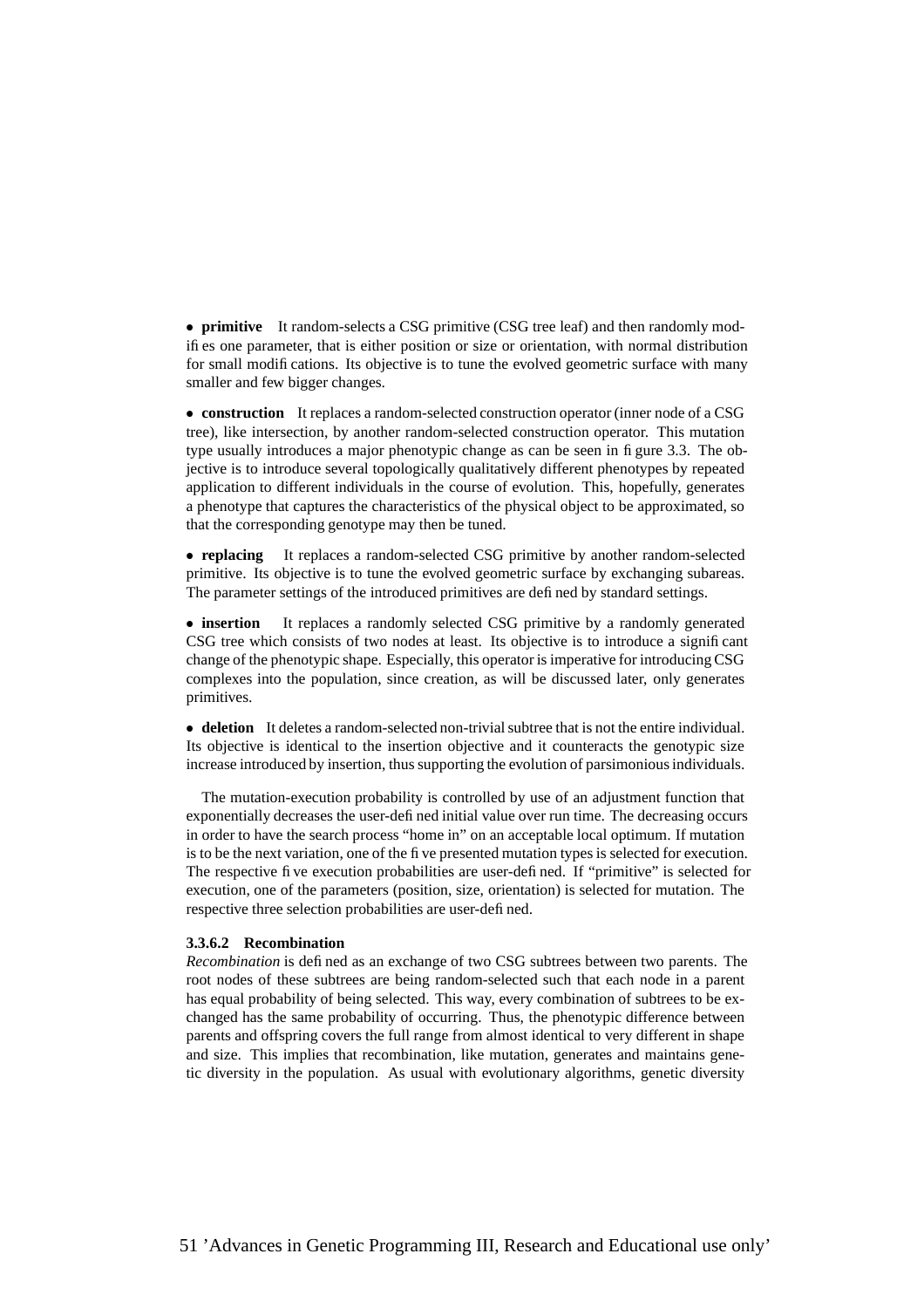is important for preventing SURREAL from premature convergence. Especially, diversity supports the evolution of an ideal phenotype, which is as complex as necessary with respect to approximation quality and as parsimonious as possible.

Furthermore, recombination is expected to be useful since it can construct a complex surface structure (CSG tree) from previously evolved substructures (subtrees).

### **3.3.7 Creation**

A creation operator generates a user-defined number of individuals each of which being a randomly chosen CSG primitive with random parameter settings. This ensures, a reasonably large population size assumed, the occurrence of all primitive types in the initial population. This type diversity is helpful for the synthesis of complex topologies as they are ubiquitous in practically relevant physical objects. Note that structural diversity does not have to be introduced by creation. Instead, the insertion operator described in section 3.3.6.1 quickly introduces diversity into the initial population. Thus, the implementation and application of one or more relatively sophisticated tree creation operators like those described in [Koza, 1992] are unnecessary.

### **3.3.8 Selection for variation**

Once creation or previous evolution have produced a generation of individuals, variation in form of recombination and mutation takes place.

In order to perform recombination, two different parents are selected from the population at random with equal probability. This fitness-independent selection mechanism guarantees that recombination is likely to access also those good substructures that are contained in mediocre or bad individuals. This purely random-based selection mechanism would result in a Monte-Carlo-like search process if it was the only such mechanism present in the system. However, in order to determine the individuals to be subjected to mutation, SUR-REAL offers four fitness-based selection mechanisms to the user who chooses one that will be used during a run:

- elitist selection
- ranking selection under an exponential distribution
- 2-tournament selection
- fi tness-proportional selection

Elitist selection chooses the  $n$  best individuals for mutation. Ranking selection under an exponential distribution chooses individuals with an exponentially distributed probability that depends on the fitness rank of an individual within the population. The dependency is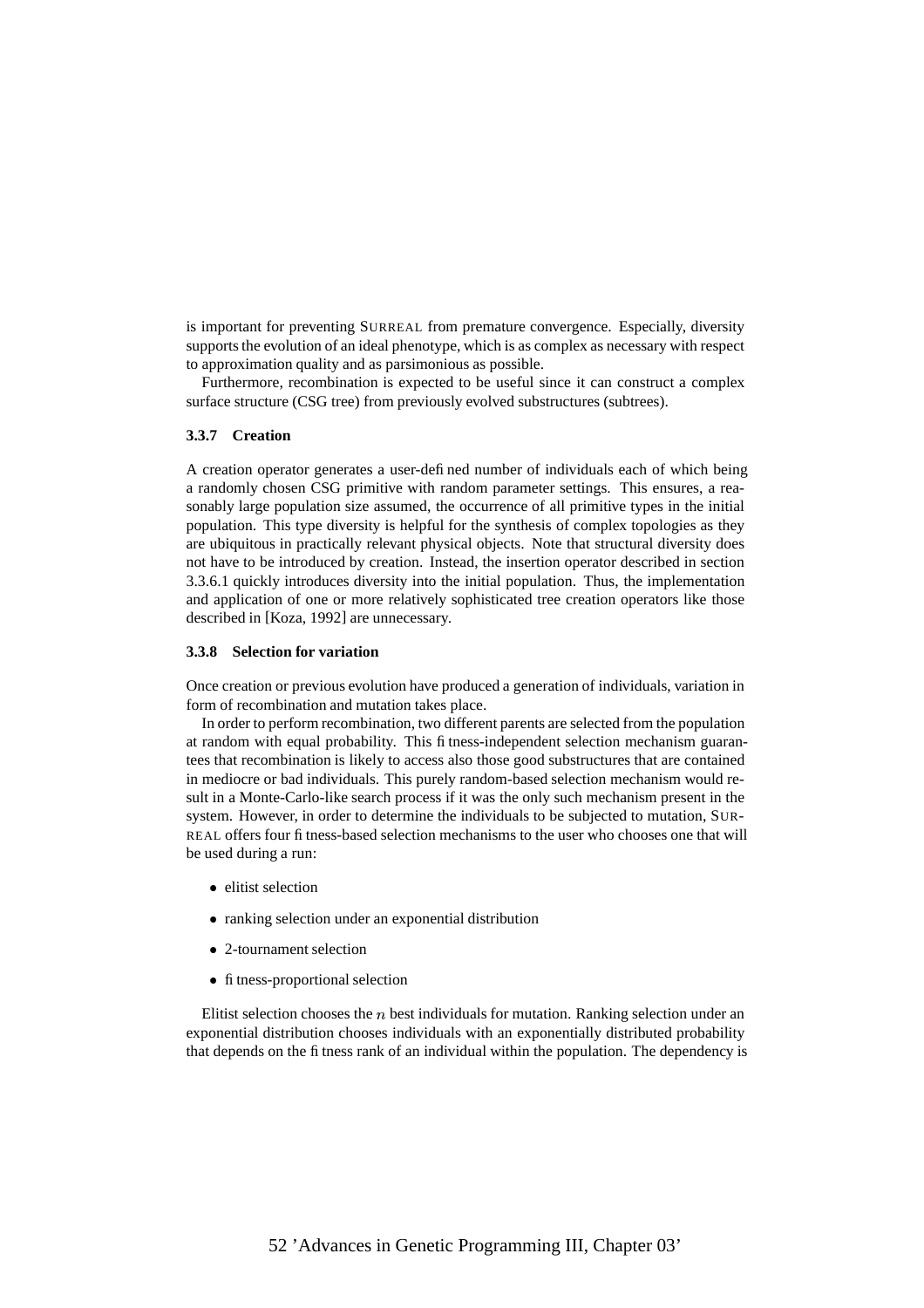such that the lower the rank is, the exponentially lower is the probability of selecting the individual for mutation. 2-tournament selection chooses two individuals from the population at random with an equally distributed probability. The better individual will be mutated. Fitness-proportional selection chooses an individual for mutation with a probability proportional to its fi tness.

### **3.3.9 Selection for the next generation**

Once variation has taken place, selection of individuals to be contained in the next generation occurs. Here, SURREAL follows the evolution strategy. The classic evolution strategy introduces a selection pressure on the genotypes via using the plus selection and the comma selection. These selection methods *deterministically* select the  $\mu$  best individuals for the next generation. Plus-selection selects from  $(\mu + \lambda)$  parental and offspring individuals, and comma selection selects only from  $\lambda > \mu$  offspring individuals. Thus, in order for the comma selection to work, the genetic operators must generate  $\lambda \geq \mu$  offspring from  $\mu$ parents.

SURREAL offers the use of either the plus-selection or the comma-selection in a run. Let us call a SURREAL run a  $(\mu + \lambda)$  run when it employs a plus-selection.

An evolutionary algorithm using these selection methods allows for a simple and effective tuning of the selection pressure by adjusting the  $\mu/\lambda$  ratio: the larger the ratio, the higher the selection pressure. A high selection pressure yields fast but unsafe search process convergence to an acceptable genotype. A low pressure leads to the opposite: a Monte-Carlo-like slow search process featuring safe convergence when being given very much run time. A theory yielding a good choice for the selection pressure is currently unknown. A good rule of thumb is to choose a ratio of  $5/7$  with  $\lambda \gg 50$  for difficult problems.

Note that, simultaneously, there is beneficial and detrimental potential in both selection methods. Plus-selection may result in a very long existence of a good but still not acceptable individual. This may lead to a critical and fast collapse of genotypic diversity via iterated reproduction of this individual. However, it may also lead to an increase of hi-fitness genetic information which finally may result in the evolution of an acceptable genotype. Comma-selection may result in the situation that the best genotype of the next parental generation is worse than that of the previous one. However, the risk of a population takeover by a good but not acceptable individual is lower than with plus-selection [Bäck, 1994].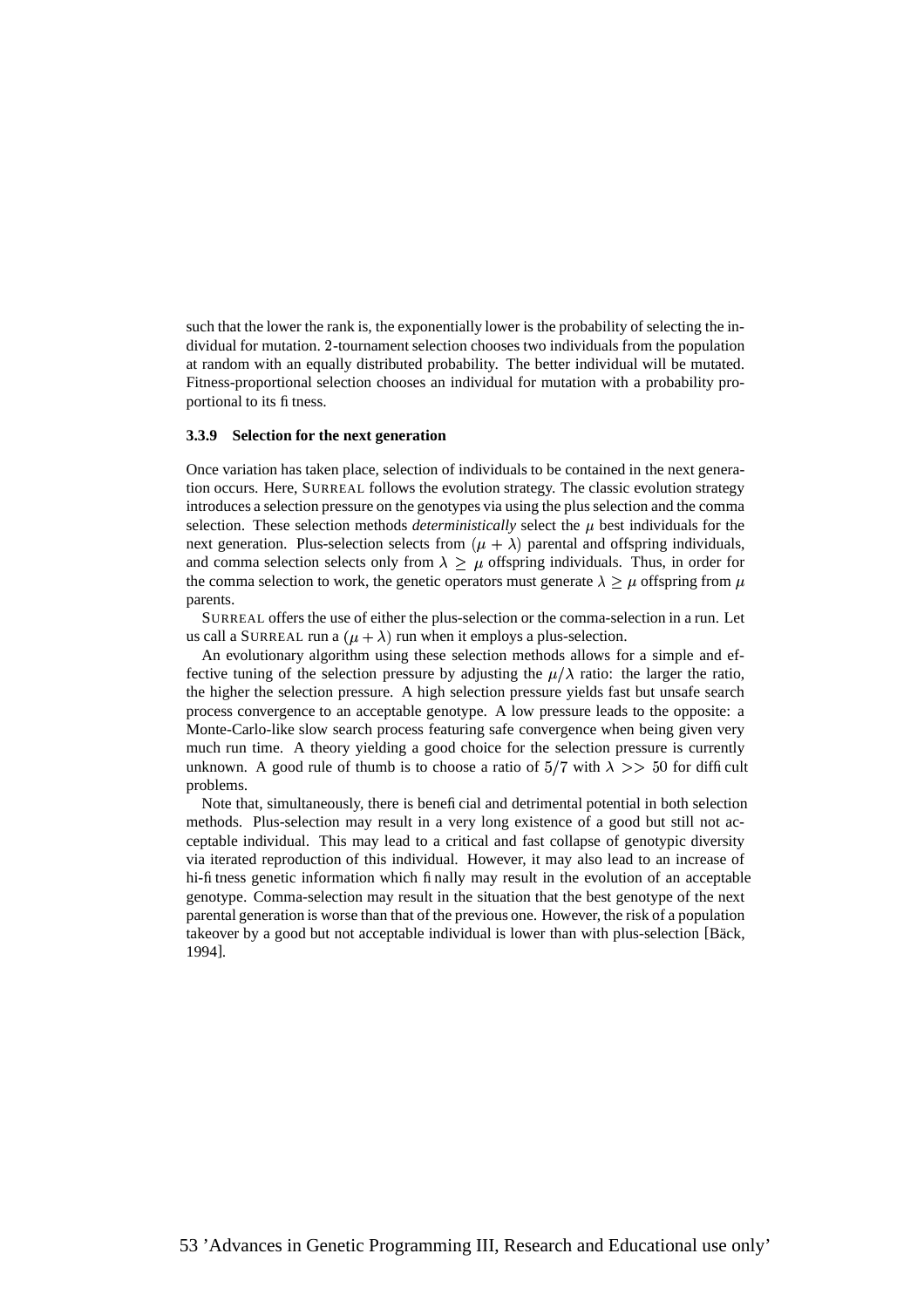

**Figure 3.4** Manually constructed CSG object representing a dowel. The plane surface represents the digitizing table.

# **3.4 Results**

### **3.4.1 Problem: dowel reconstruction**

Subsequently, SURREAL will be applied to the surface reconstruction of a simple but practically relevant physical object: a dowel, which is a ubiquitous part in mechanical engineering. Figure 3.4 shows a manually constructed CSG object representing a dowel. The CSG object can be constructed from a cylinder and a half-sphere at each cylinder end.

There are infinitely many CSG trees representing a dowel. A parsimonious one consists of 5 nodes: three leaves for the primitives "left half-sphere", "right half-sphere", "cylinder", and two inner nodes for the construction operators "join".

### **3.4.2 Parameters**

The required grid dimension, that is resolution, depends on the structural complexity of the physical object to be reconstructed. If the resolution is too low, a critical physical surface area may not be digitized. If the resolution is too high, redundant data is being generated during the digitizing process. This redundancy is detrimental, since it results in an unnecessary use of the limited computing resources. For the problem of the dowel reconstruction, a grid dimension of  $20 \times 20$ , which appears to be beneficial to the search process, has been found experimentally.

The structural complexity of the physical object influences the maximum number of leaves a CSG tree should have in order to allow for a successful evolution. A number  $c$ , as introduced for the PRIM definition, of 220 is used for the problem. This value has been found empirically like the grid dimension.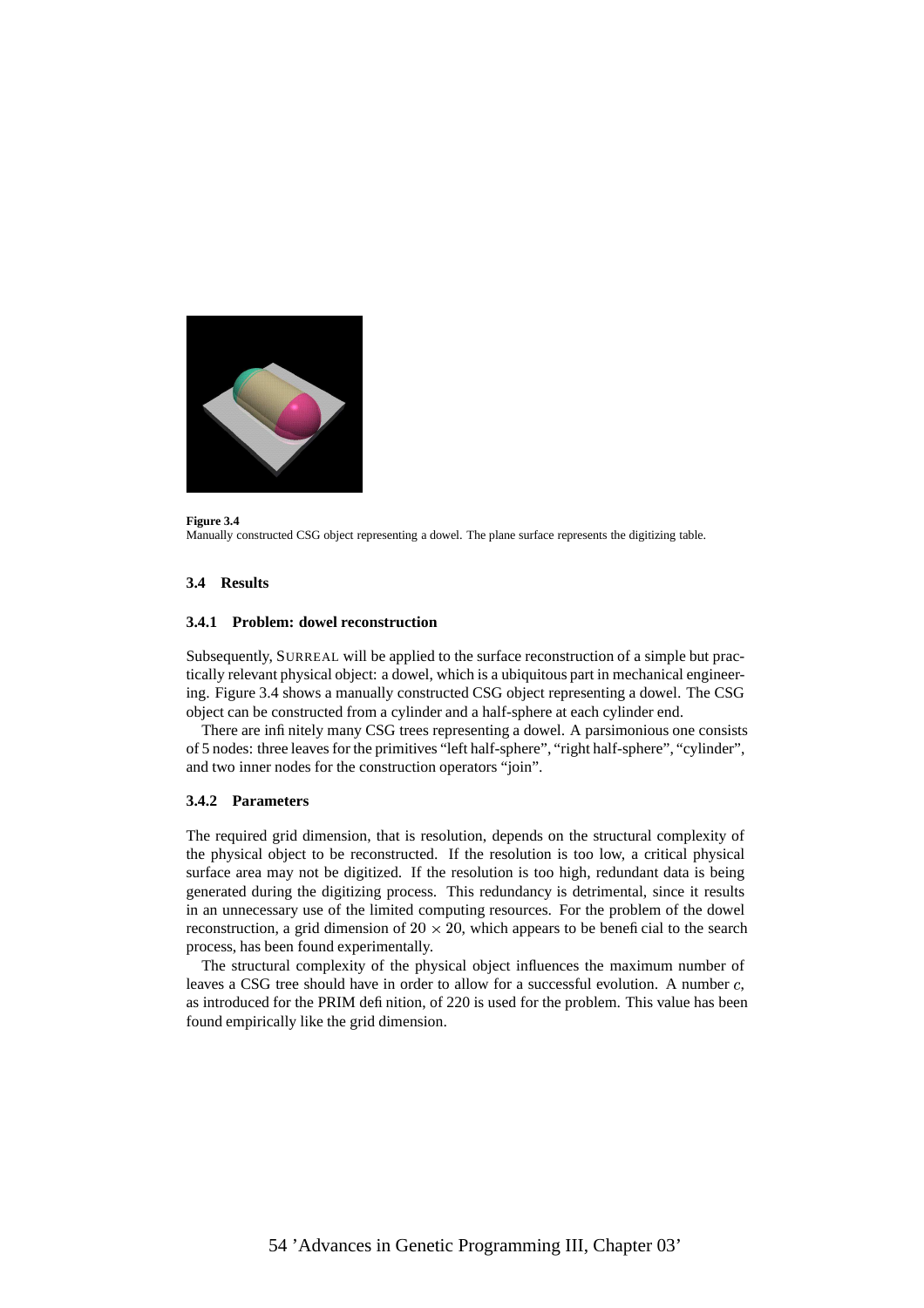The fitness function  $f$  is defined as

 $f=1.5$   $CTYPE+0.5$   $ABN+0.5$   $DELTA+0.5$   $PRIM$ .

Thus, an f value is in  $0 < f \leq 3 - 0.5/c$ , and a perfect CSG object scores the upperinterval-limit value. Judging by the results of numerous trials, the constants used in the fitness function improve convergence speed and reliability of the search process.

Experiments with  $(50 + 50)$ ,  $(100 + 300)$ , and  $(500 + 800)$  runs all resulted in elitist strategies yielding best solutions, shortly followed by tournament selection strategies. Fitness-proportional selection and ranking selection schemes did not perform well which endorses results reported in [Project team SURREAL, 1998].

Each selected individual is either mutated or recombined with 0.5 probability. Thus, in the beginning of a run, the reproduction-execution probability equals zero. This leads to an initially strong generation of genetic diversity, since reproduction cannot yet lead to a premature population take-over by relatively good individuals. Gradually, reproduction starts taking effect, when the mutation-execution probability is decreased by use of the adjustment function.

The mutation-execution probabilities (section 3.3.6.1) of primitive, construction, replacing, insertion and deletion are 0.09, 0.01, 0.1, 0.5 and 0.3 respectively. Construction mutation usually introduces vast phenotypic changes, so that its low execution probability is needed to home in slowly on a local optimum in order not to lose track of it. The probabilities for selecting position, size or orientation during a primitive mutation are 1/3 each.

# **3.4.3 Discussion**

### **3.4.3.1 Incremental optimization**

Note that, in the fitness function, CTYPE clearly has the largest weight, which is due to the experience that an adequate amplification of the curvature-type weight usually yields better results. This high weight forces an early optimization of the CSG-object shape and size, while orientation, evaluated by ABN, and position, evaluated by DELTA, are targets for final tuning. Accordingly, when watching an animated picture sequence assembled from the best-in-generation phenotypes from the first to the last generation of a typical run, one often sees a corresponding structural evolution. This change is reflected by the genotypic size progression, which can be seen in figure 3.5.

One can interpret the sequence of the best-in-generation phenotypes from the first to the last generation of a run as a series of snapshots taken of the structural and spatial evolution of a *meta-individual*. Initially, this individual assumes the topology of the physical object. During this period, the genotypic size increases rapidly, while the surface of the physical object is being approximated roughly by a set of primitives. These primitives have coarse curvature-type relations with physical-surface areas. In this phase, the CTYPE criterion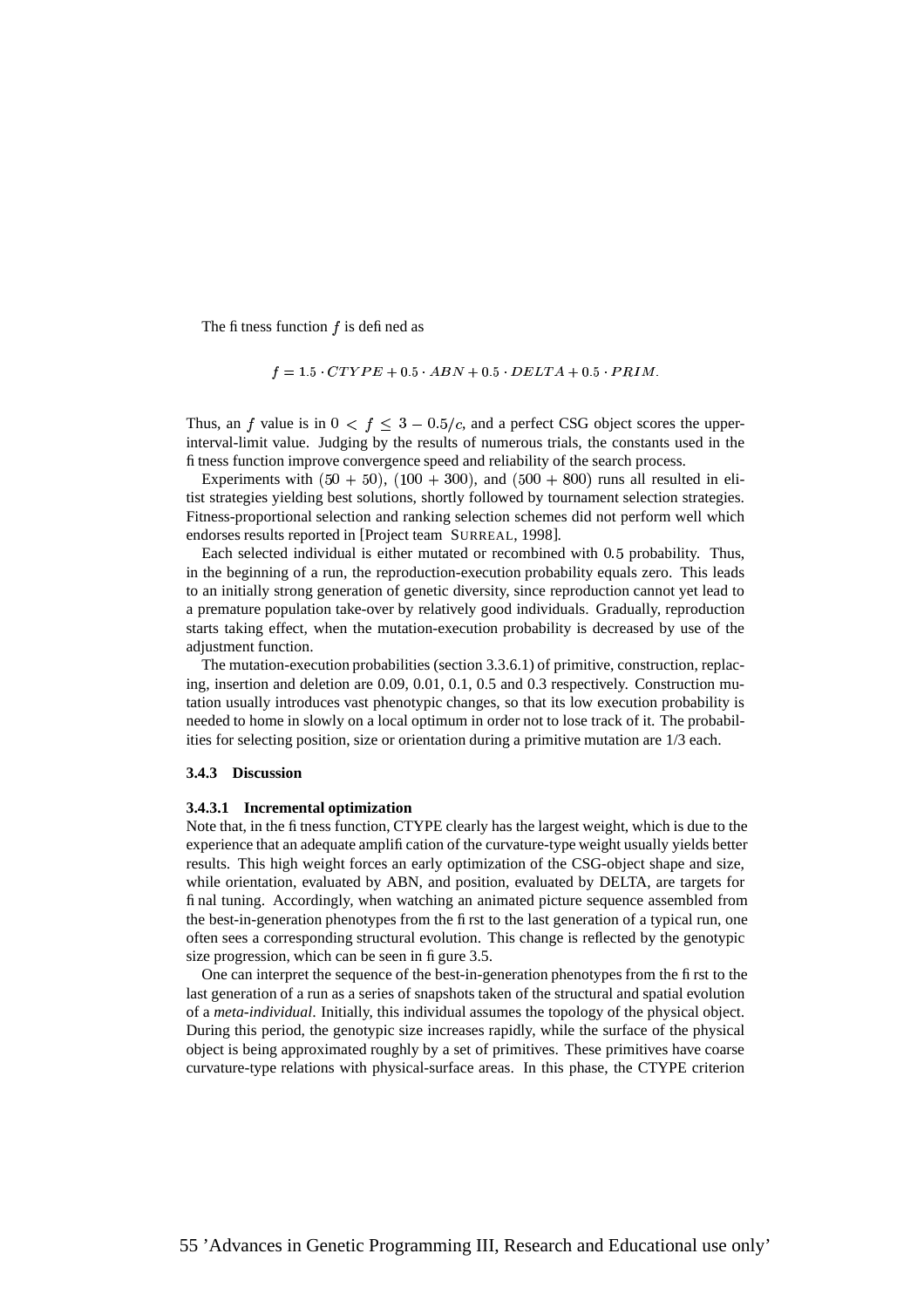



Progression of the genotypic size of the best-in-generation genotypes during dowel reconstruction. Genotypic size measured in number  $\nu$  of CSG tree nodes.

implies topology optimization of the CSG object. Then, the meta-individual rotates into the orientation the physical object had when it was scanned. Due to the PRIM criterion, the number of primitives is being reduced rapidly while the structure of the CSG object is being refined. In this phase, the ABN criterion implies orientation optimization of the CSG object. Finally, after the structure of the physical object has been recognized, the CSG object floats into the position the physical object had relative to the grid. The distance criterion DELTA implies position optimization.

A typical structure evolution of a meta-individual, evolved during a  $(50 + 50)$  run with elitist selection, can be seen in figure 3.6.

This type of structure evolution is an instance of incremental optimization, which is a powerful approach to many multi-criteria optimization problems. The idea is to water down the difficulty of the entire task by sequentially solving subproblems. This is effected by a quality measure that is composed of differently weighted elements. We return to this issue below in the context of fitness progression.

### **3.4.3.2 Fitness progression**

The following discussion is concerned with an experiment that consists of  $10(50 + 50)$ runs with elitist selection, initialized with different randomizer seeds. Each run lasted for, at least, 3,000 generations and found a perfect CSG object. Fig. 3.7 shows the result of a representative run that was terminated after  $6,600$  generations.

Visually, no differences between the physical object and the CSG object can be detected. Especially, SURREAL has recognized the construction logic of a dowel and implemented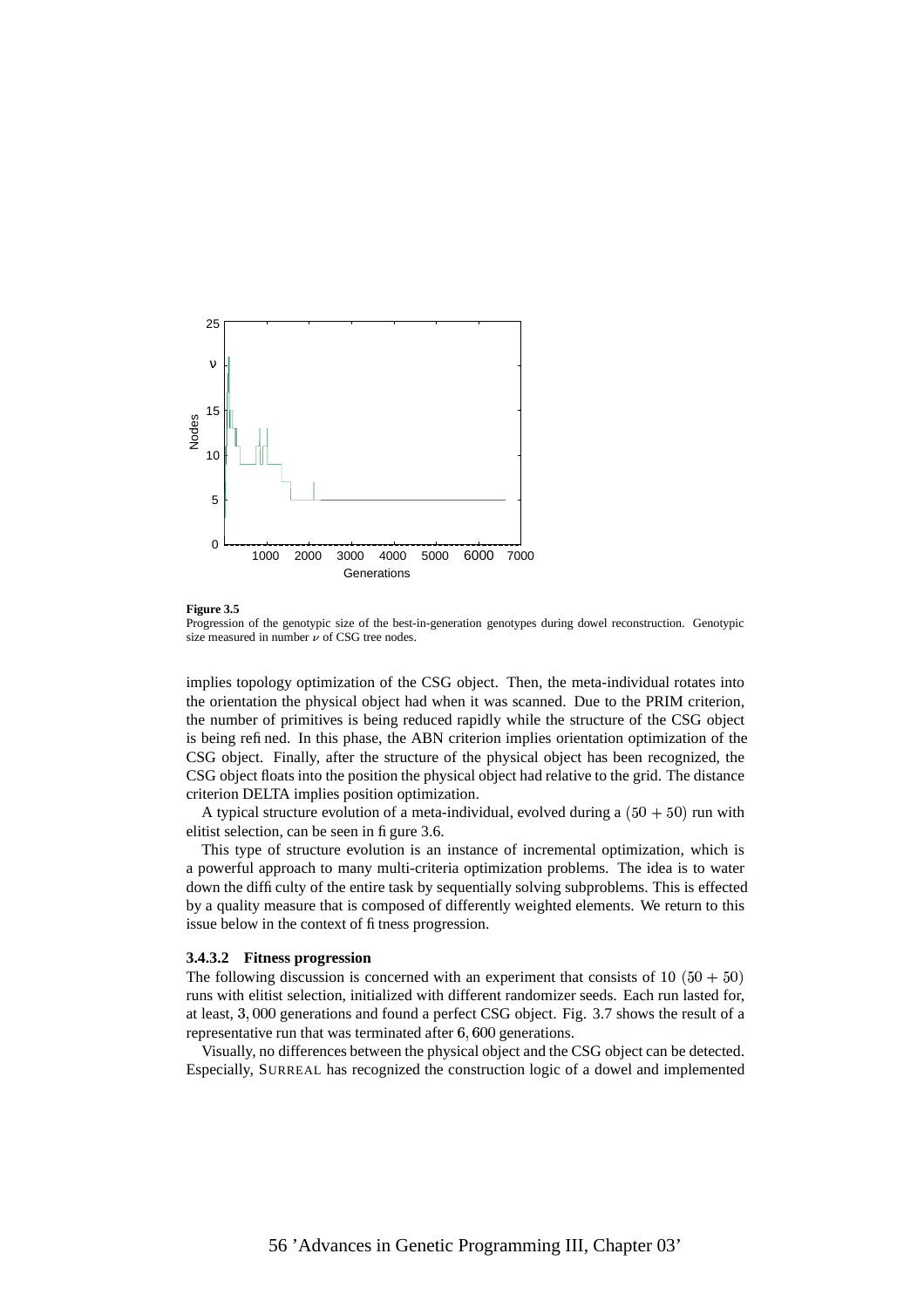

#### **Figure 3.6**

One can interpret the sequence of the best-in-generation phenotypes from the first to the last generation of a run as a series of snapshots taken of the structural and spatial evolution of a *meta-individual*. From upper left to lower right: snapshots of meta-individual taken in generations  $1, 200, 500, 800, 1100, 1872$  of a  $(50 + 50)$  run with elitist selection. The plane areas represent the digitizing table. Note: in the bottom right picture, the dowel seems to rest on top of another dowel, which would be a bad reconstruction. Actually, however, the alleged lower dowel is a mirror image produced by the visual rendering algorithm that assumes the digitizing table to reflect light. Thus, the bottom right picture shows a perfect reconstruction. An animation of this reconstruction resides at http://ls11-www.informatik.uni-dortmund.de/people/keller/surreal.html.



**Figure 3.7** Perfect SURREAL reconstruction of a dowel in generation 5,159 of a  $(50 + 50)$  run with elitist selection. The plane under the dowel represents the table of a digitizing unit where an object is placed for scanning.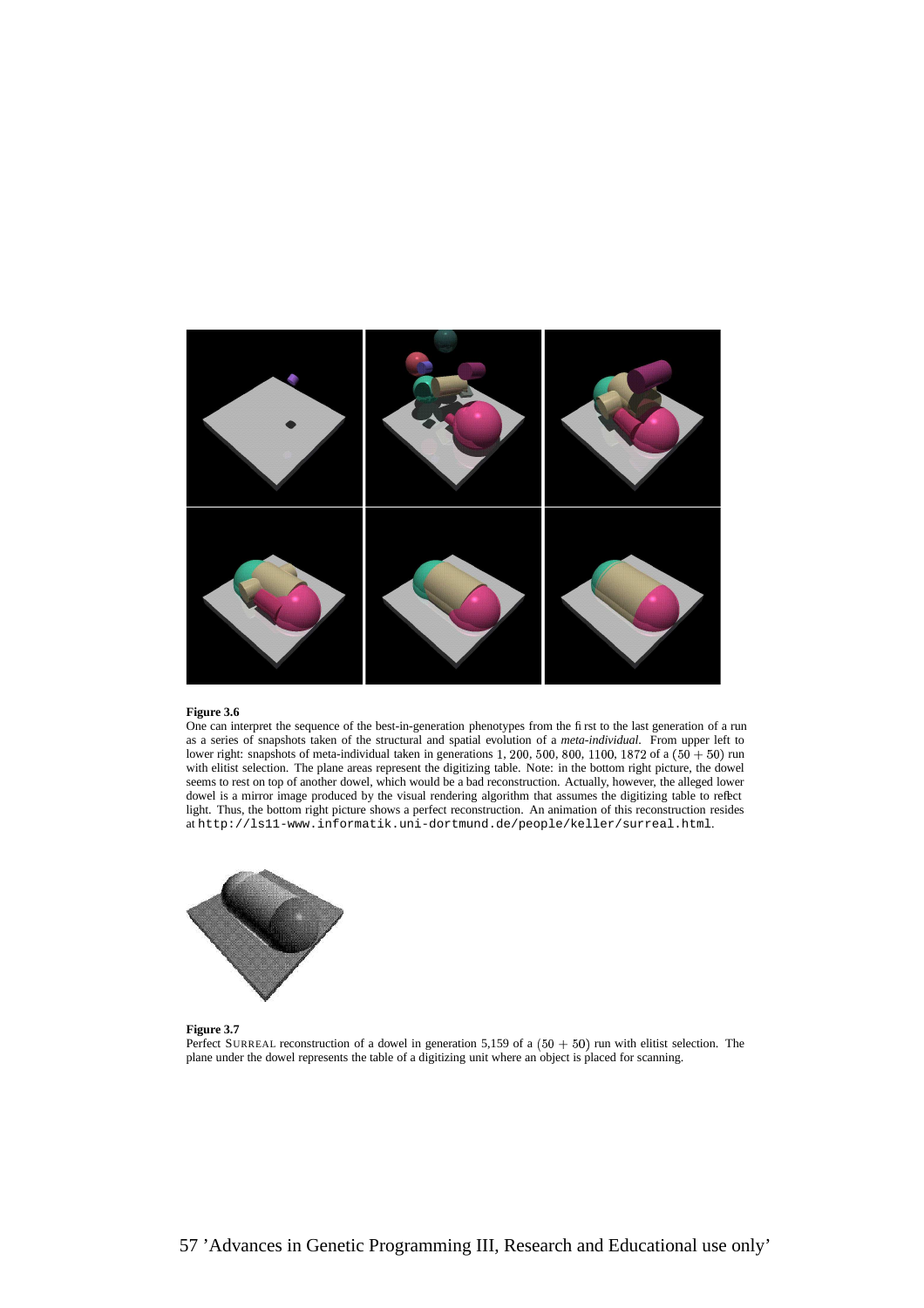



Single-criterion-value progressions and the total-fitness progression of the best individual in each generation, taken from the reconstruction of the dowel shown in figure 3.7

it in the evolved CSG object: a half-cylinder, closed by quarter-spheres. The good visual impression is endorsed by the single-criterion-value progressions and the total-fitness progression of the best individual in each generation with the final best values 0.979363 (DELTA), 0.980912 (ABN), and 0.982 (CTYPE). The progressions are displayed in figure 3.8.

Initially, rapidly increasing values of CTYPE and ABN reflect the structure evolution of the meta-individual during an exploring phase of the search process. Then, after the difficult topology and orientation optimization has been more or less completed, the easier position optimization is being dealt with, mirrored by the late start of the DELTA value increase.

#### **3.4.3.3 Population size and convergence**

Progressions of the best-individual-in-generation fitness of a representative  $(100 + 300)$ and  $(500 + 800)$  run using elitist selection are displayed in figure 3.9 on a logarithmic generations scale.

The progressions endorse the rule of thumb that larger populations strongly enhance convergence speed. Both runs evolve the same genotypic optimum, but the  $(500 + 800)$ run uses only 35% run time of the time consumed by the  $(100 + 300)$  run.

### **3.4.3.4 Interactive evolution**

In the presented runs, SURREAL found the solution without human interaction. Since interactive evolution [Banzhaf, 1997] may be desired by a user in order to support the search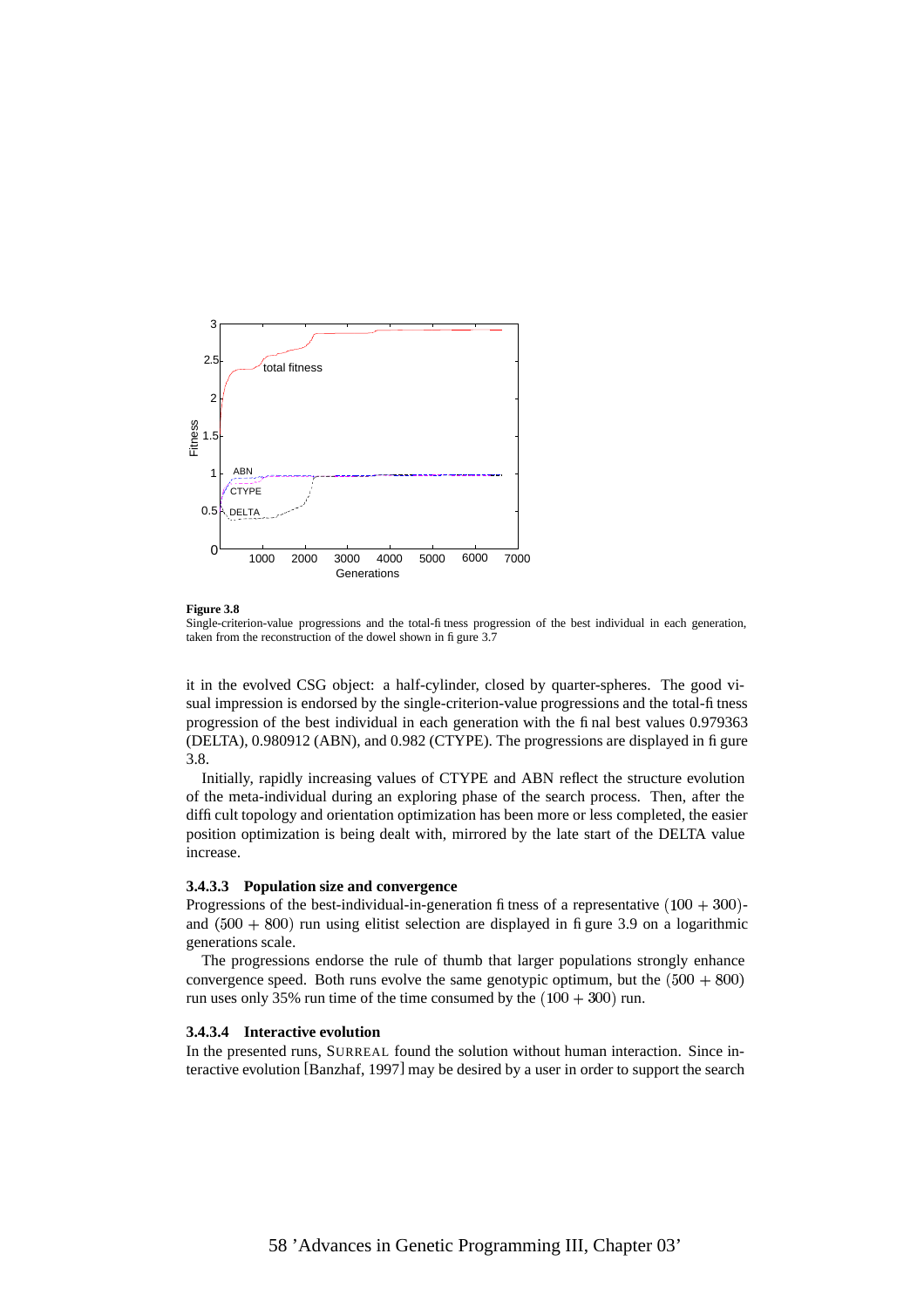

**Figure 3.9**

Progressions of the best-individual-in-generation fitness of a representative  $(100 + 300)$  and  $(500 + 800)$  dowelreconstruction run with elitist selection on a logarithmic generations scale.

process by introducing human knowledge, the system offers a corresponding user interface with several features:

 **Genotypic redesign** The user may interrupt a run, select an evolved genotype, and order the visual rendering of the corresponding phenotype. The user may then redesign the genotype during a modification/rendering cycle until the redesigned phenotype has satisfactory quality. He or she may finally introduce the redesigned genotype to the current population and restart the halted run. Note that this feature has not been used during the reconstruction runs presented in this chapter.

 **Parameter setting** The result-enhancing setting of the run parameters, like the population size, is a difficult task for the user, requiring much experience. Successful parameter settings depend on the structural complexity of the object. Inadequate settings yield CSG objects with too many primitives that approximate the physical object only poorly. A TCL/TK interface provides a comfortable way to set, change, and save parameter settings for analysis. Especially, a setting may be changed during a run.

 **On-line visualization** The system can generate on-line pictures in TGA (Truevision Targa Image File Format) to give an on-the-fly impression of the search progress. For instance, the image sequence shown in figure 3.6 has been generated by use of the on-line visualization.

### **3.4.4 Problem: cross-structure reconstruction**

As another problem, the reconstruction of a cross structure shown in figure 3.10 shall be presented.

Cross structures are frequently needed components of automatic-transmission control units. The structure at hand is a part of a transmission case. The most parsimonious CSG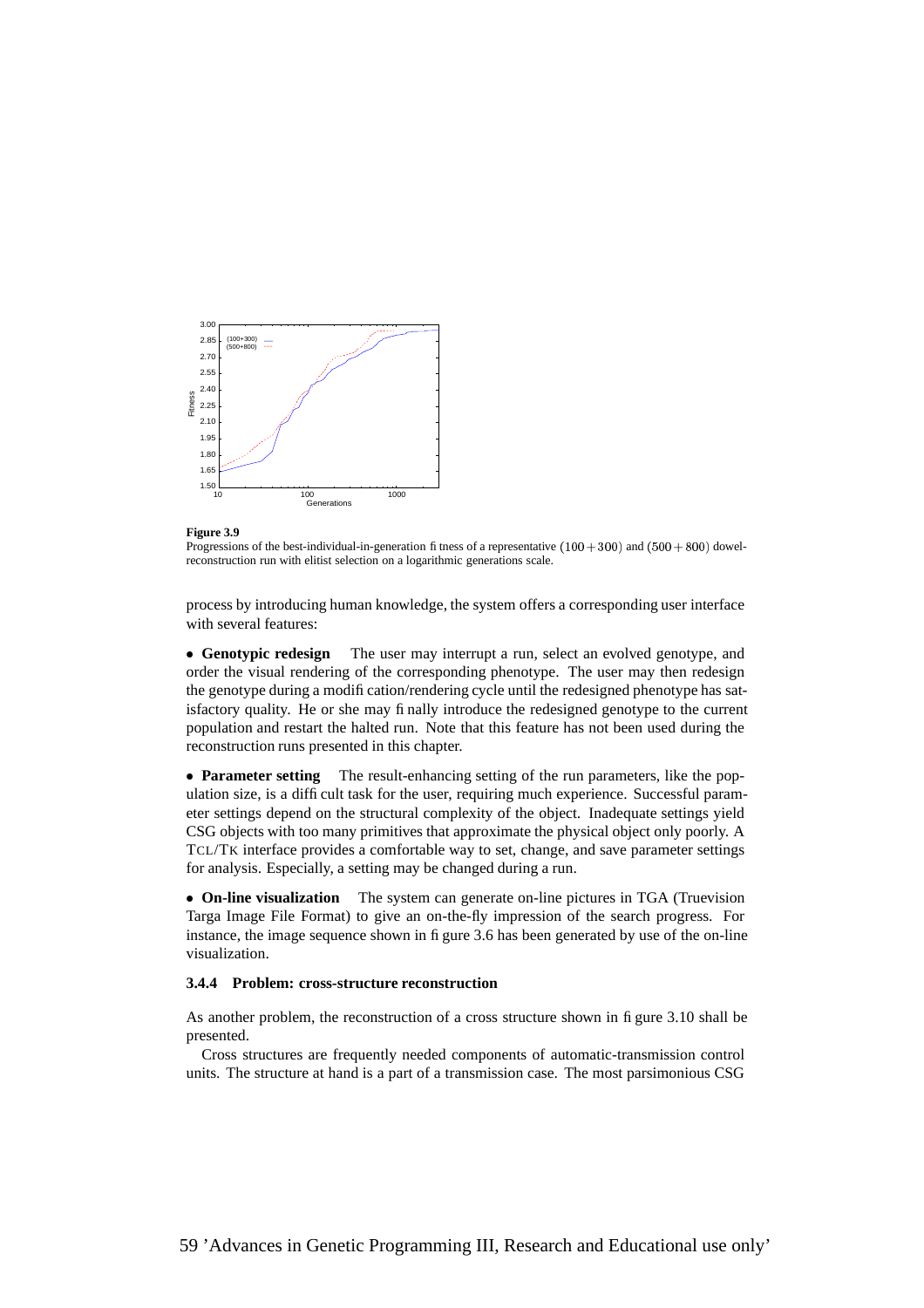



tree consists of 3 nodes: two leaves for the primitives "half-cylinder" and an inner node for the construction operator "union".

Especially,  $(100 + 300)$  runs are performed. The mutation probability is set to 0.01 only, while the recombination probability is set to 0.5. Thus, recombination and reproduction are the most frequently used operators. The mutation-execution probabilities (section 3.3.6.1) of primitive, construction, replacing, insertion and deletion are 0.2, 0.05, 0.1, 0.5 and 0.3 respectively. The probabilities for selecting position, size or orientation during a primitive mutation are 1/3 each. Subsequently, the results of a particular run are presented. The genotypic size progression can be seen in figure 3.11.

The according structure evolution of the meta-individual can be seen in figure 3.12.

The progressions of the total fitness of the best individual and of the average total fitness are shown in figure 3.13.

The small difference between both values per generation is due to the high reproduction probability compared to the very low mutation probability. Thus, a good individual quickly takes over the population, rising the average fitness. The close linkage of best and average fitness values is also present in the single criterion value progressions as can be seen in figure 3.14. At generation  $10\,000$ , the top, middle and bottom double curves show the CTYPE, DELTA, and ABN progressions, respectively.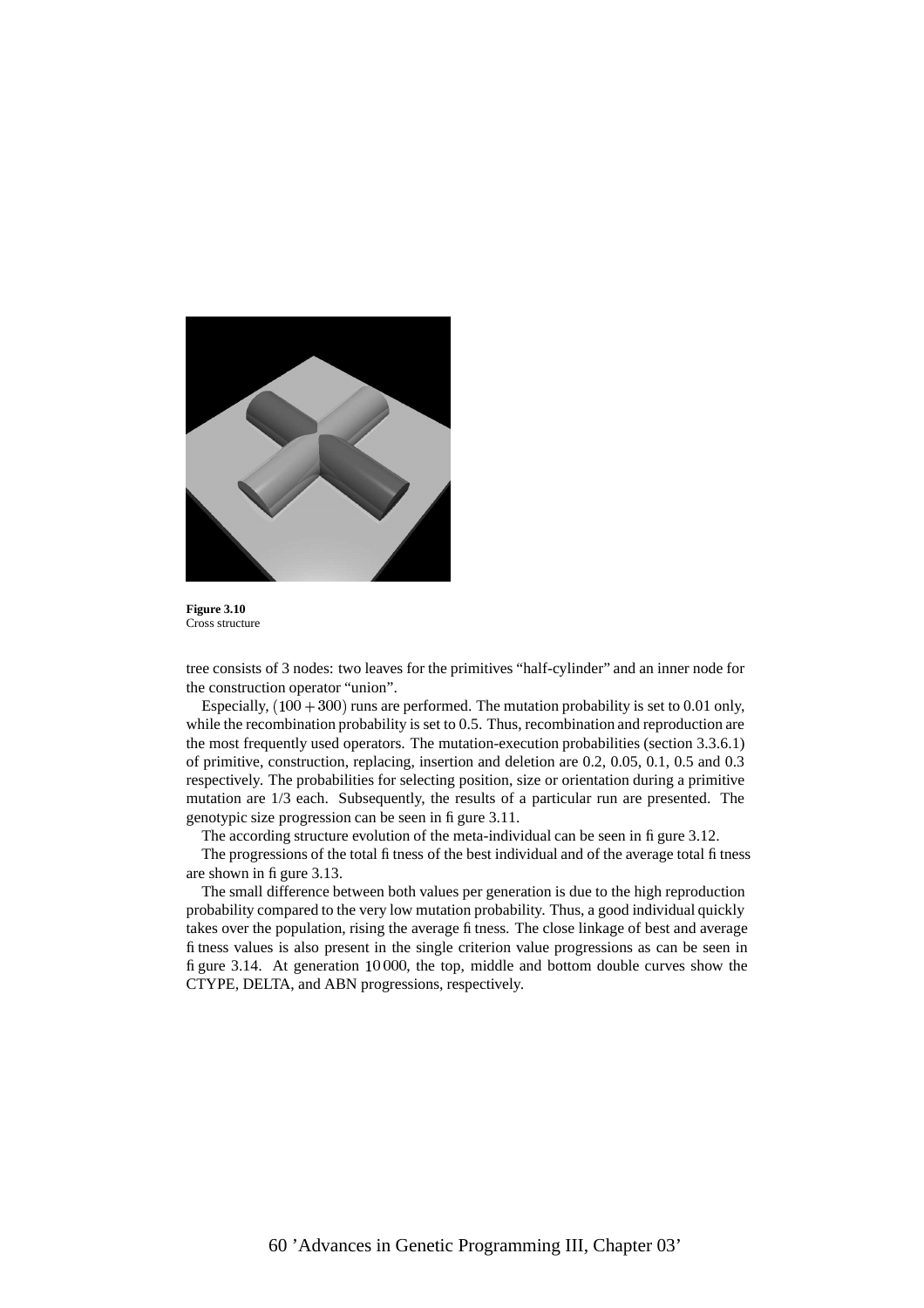



#### **3.5 Conclusion and future work**

For the same of the genetic method is the same of the same of the same of the same of the same of the same of the same of the same of the same of the same of the same of the same of the same of the same of the same of the It has been shown that surface reconstruction by means of Genetic Programming is possible. With the software system SURREAL, a Genetic Programming/Evolution Strategy surface reconstruction approach has been introduced for the first time. SURREAL transforms a weakly-structured digitized 3D representation of a physical object into an efficient and construction-logical standard CAD-object representation. The presented approach simultaneously performs pattern recognition and structure evolution. Genetic Programming is especially apt for such tasks since it can operate in search spaces with *a priori* unknown dimensionality. Especially, the evolution of CSG trees of arbitrary size and shape is possible. Accordingly, the reconstruction of more complex objects is the major target of future work.

Connected with this primary objective, the following issues are identified:

• Alternative genetic representations In order to use the synergy of surface- and volume-based CAD representations for the reconstruction of arbitrary surfaces, further representations like NURBS (see section 3.1) should be evolvable, too.

 **Knowledge-based search operators** Complex objects, consisting of many small objects, dramatically increase the search-space size. A possible answer to this challenge is to supply the search process with "intelligent" search operators that use domain-specific knowledge when being applied. For instance, simple rules to be observed by an operator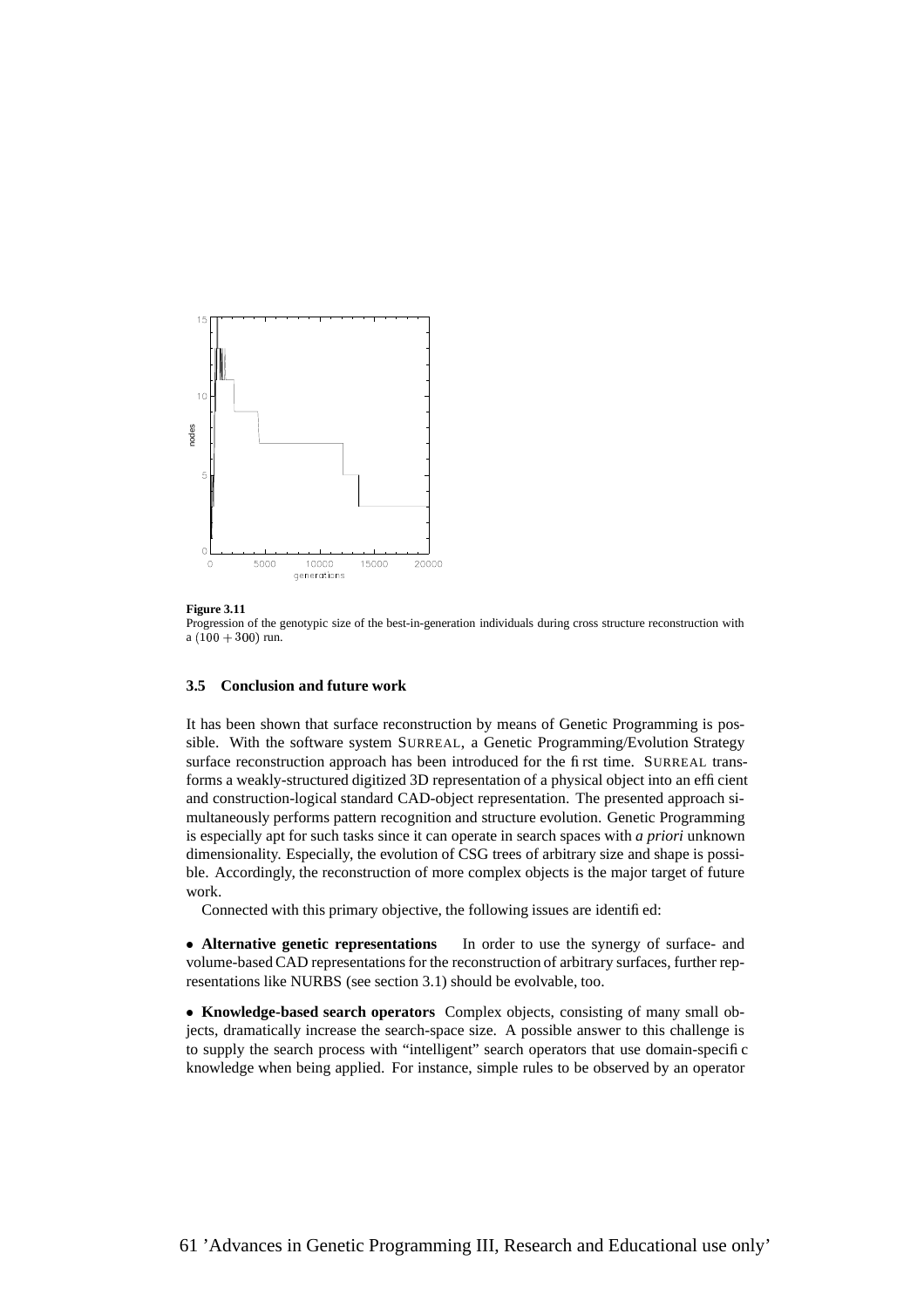

#### **Figure 3.12**

One can interpret the sequence of the best-in-generation phenotypes from the first to the last generation of a run as a series of snapshots taken of the structural and spatial evolution of a *meta-individual*. From upper left to lower right: snapshots of meta-individual taken from 6 generations. Last generation:  $14,400$ 

are "each part of a generated object must be connected to at least one other part of this object", "an object must not be completely contained within another object" and "the object to be reconstructed has a maximal height  $H$  over the grid".

 **Duplication** Many practically relevant physical objects have symmetric or fractal partial topologies. Duplication, as an additional mutation type, of an existing genotypic part should be beneficial to the evolutionary reconstruction of such objects.

Note that SURREAL could reconstruct arbitrary, also non-artifact, physical objects like human body parts, especially faces. The reconstruction of these objects represents a difficult problem for classic reconstruction approaches due to their highly irregular surface topology. Applications in, for instance, cosmetics, medicine, entertainment, and person identification are conceivable.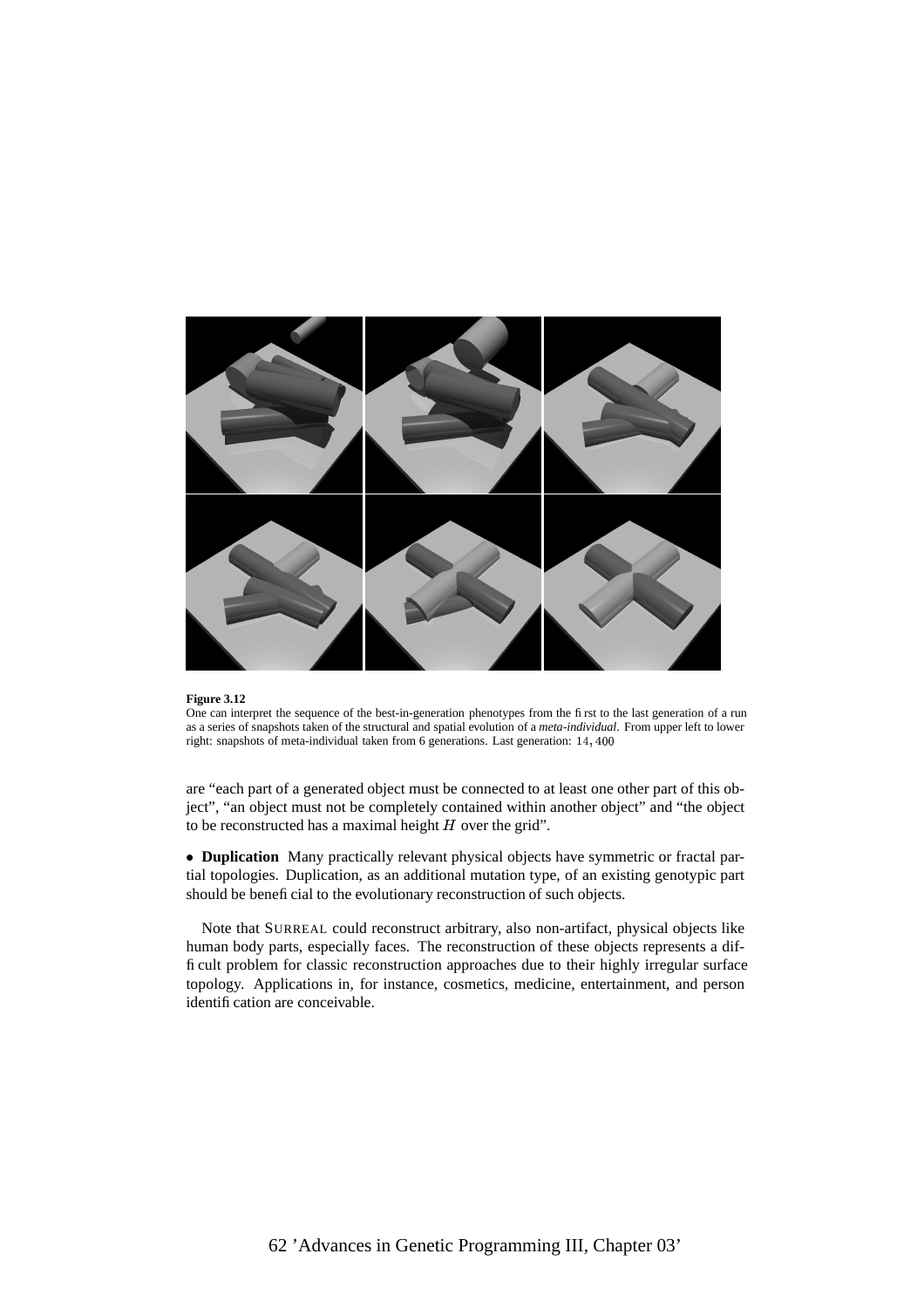

#### **Figure 3.13**

Fitness progressions of cross-structure reconstruction. The average-total-fitness curve runs close below the besttotal-fi tness curve.



# **Figure 3.14**

Single criterion value progressions of cross-structure reconstruction. Each average-value curve of a criterion runs close below the best-value curve of the same criterion. At generation 10000, the top, middle and bottom double curves show the CTYPE, DELTA, and ABN progressions, respectively.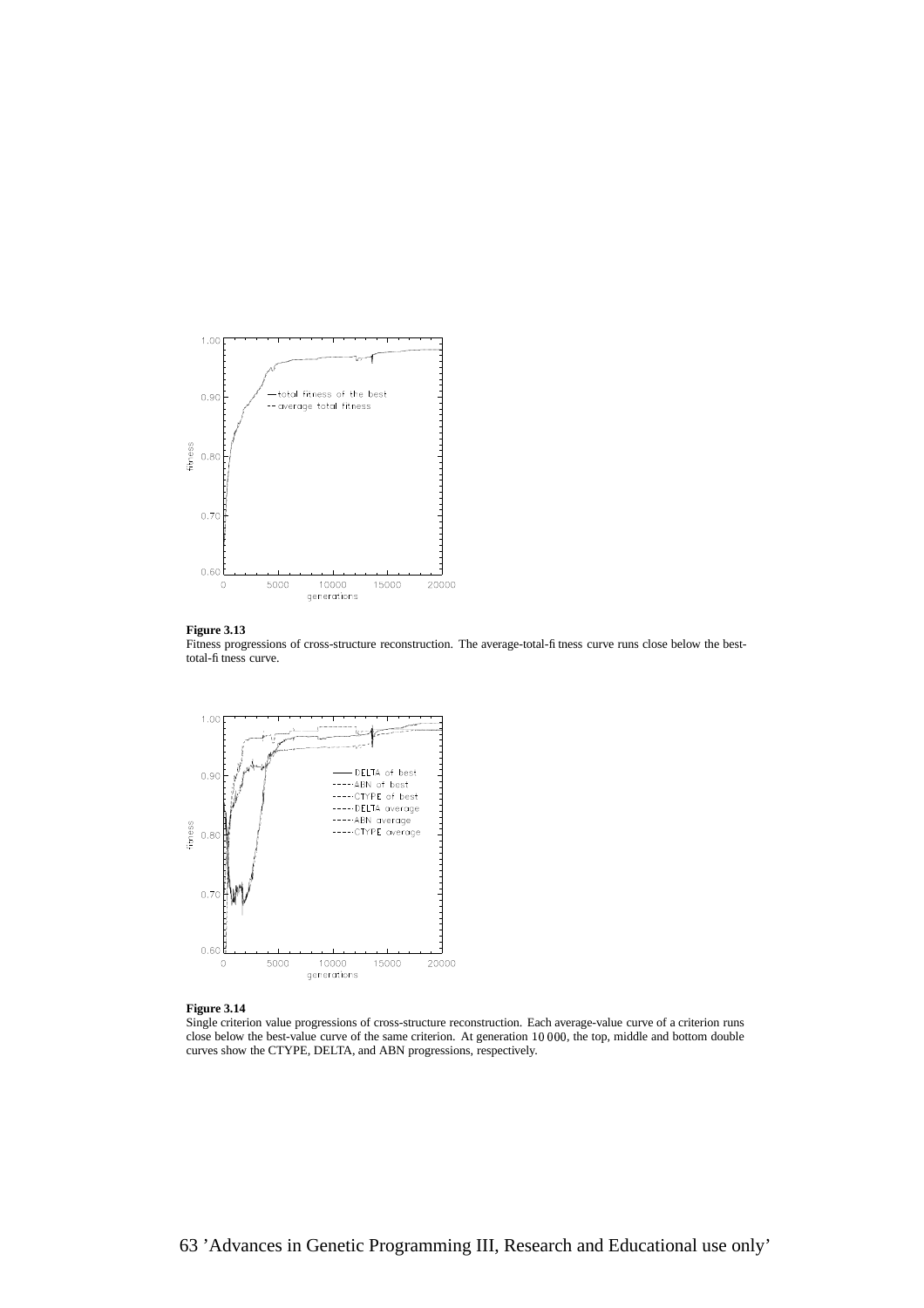### **Acknowledgments**

This research was supported by the Deutsche Forschungsgemeinschaft as part of the Collaborative Research Center "Computational Intelligence" (SFB 531) projects C4 and B2. Special thanks go to the students' project team SURREAL, whose members have implemented the system under the guidance of the authors.

### **Bibliography**

B¨ack, T. (1994), "Selective pressure in evolutionary algorithms: A characterization of selection mechanisms," in *Proceedings of the First IEEE Conference on Evolutionary Computation*, IEEE Press.

Banzhaf, W. (1997), "Interactive evolution," in *Handbook of Evolutionary Computation*, Z. M. T. B¨ack, D. Fogel (Ed.), pp C2.9,1–7, Oxford University Press.

Banzhaf, W., Nordin, P., Keller, R., and Francone, F. (1998), *Genetic Programming - An Introduction; On the Automatic Evolution of Computer Programs and Its Application*, dpunkt-Verlag, Heidelberg. Morgan Kaufmann, San Francisco.

Friedhoff, J. (1996), *Aufbereitung von 3D-Digitalisierdaten fur¨ den Werkzeug-, Formen- und Modellbau*, Essen: Vulkan Verlag.

Gray, A. (1993), "The gaussian and mean curvatures," *Modern Differential Geometry of Curves and Surfaces, Boca Raton, FL: CRC Press*, pp 279–285.

Hoppe, H., DeRose, T., and Duchamp, T. (1993), "Mesh optimization," in *Computer Graphics Proceedings, Annual Conference Series*, pp 21–26, New York: ACM Siggraph. Proceedings of Siggraph '93.

Koza, J. (1992), *Genetic Programming, On the Programming of Computers by Means of Natural Selection*, The MIT Press, Cambridge, Massachusetts.

M¨uller, H. and Mencl, R. (1997), *Interpolation and Approximation of Surfaces from Three-Dimensional Scattered Data Points*, Dortmund: University of Dortmund, Research Report, No. 662.

Piegl, L. and Tiller, W. (1997), *The NURBS Book*, Springer.

Project team SURREAL (1998), "Fl¨achenrekonstruktion mit Genetischem Programmieren," Technical report, University of Dortmund, Computer Science Department, Dortmund, Germany.

I. Rechenberg (Ed.) (1994), *Evolutionsstrategie '94*, volume 1 of *Werkstatt Bionik und Evolutionstechnik*, Stuttgart, Frommann-Holzboog.

Reed, K., Kelly, J. C., Harrod, D., and Conroy, W. (1991), *The Initial Graphics Exchange Specification (IGES) Version 5.1.*, Fairfax, VA: National Computer Graphics Assoc., Administrator-IGES/PDES Organization.

Schumaker, L. (1993), "Computational triangulation using simulated annealing," *In: Computer Aided Geometry Design*, 10:329– 345.

Schwefel, H.-P. (1995), *Evolution and optimum seeking*, Wiley Interscience.

Suk, M. and Bhandarkar, S. (1992), *Three Dimensional Object Recognition from Range Images*, Berlin: Springer.

Weinert, K., Mehnen, J., Albersmann, F., and Drerup, P. (1997a), *New Solutions for Surface Reconstructions from Discrete Point Data by means of Computational Intelligence*, Dortmund: University of Dortmund, Technical Report, CI-22/98, SFB 531 (Collaborative Research Center "Computational Intelligence"), ISSN 1433-3325.

Weinert, K., Mehnen, J., and Prestifilippo, G. (1997b), *Optimal Surface Reconstruction from Digitized Point Data using CI Methods*, Dortmund: University of Dortmund, Technical Report, CI-5/97, SFB 531 (Collaborative Research Center "Computational Intelligence"), ISSN 1433-3325.